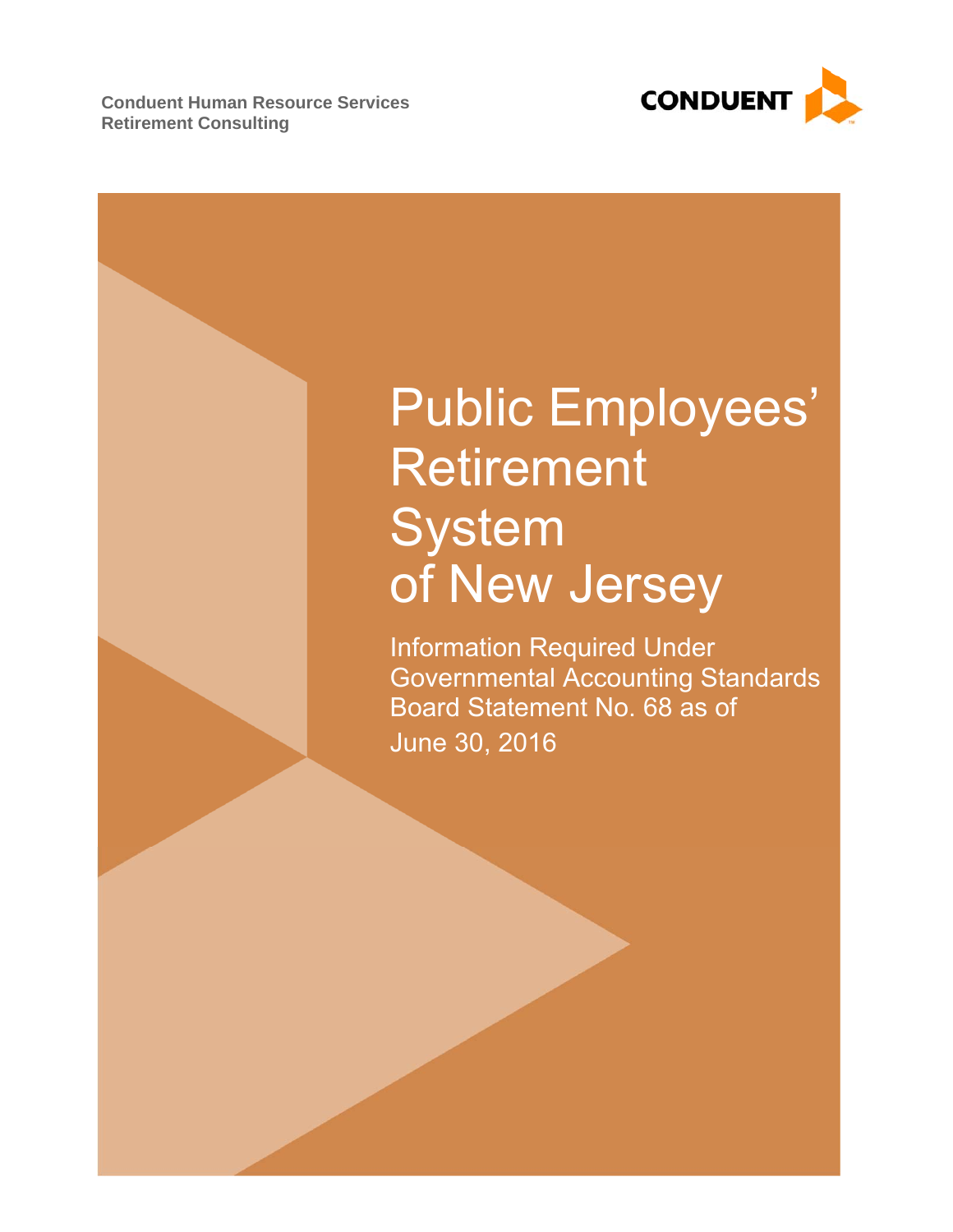© 2016 Conduent Business Services, LLC. All rights reserved. Conduent™ and Conduent Design™ are trademarks of Conduent Business Services, LLC in the United States and/or other countries.

Other company trademarks are also acknowledged.

Document Version: R:\Baus\NJ\Reports\2016 Reports\GASB 68\Based on 30% Cont with new assumption\PERS GASB 68 FYE2016.docx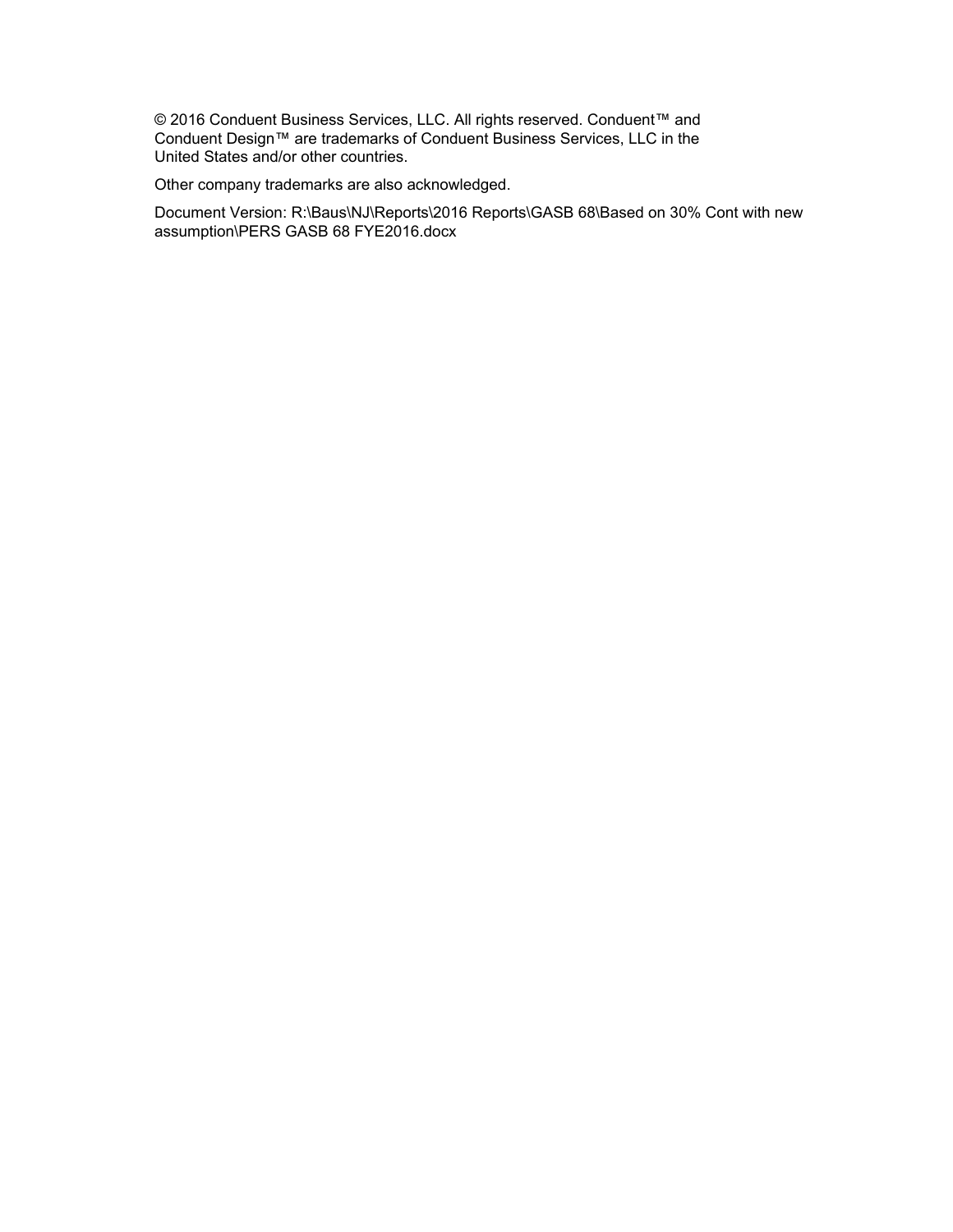

500 Plaza Drive Secaucus, New Jersey 07096-1533

April 5, 2017

Director of the Division of Pension and Benefits Division of Pension and Benefits 50 West State Street One State Street Square CN 295 Trenton, New Jersey 08625-0295

Director:

.

This valuation provides information concerning the Public Employees' Retirement System of New Jersey (PERS) in accordance with the Governmental Accounting Standards Board (GASB) Statement No. 68. This Statement is an amendment of Statements No. 27, Accounting for Pensions by State and Local Government Employers effective for the fiscal year ending June 30, 2015 and thereafter.

This valuation reports the results required under Governmental Accounting Standards Board Statement No. 68 as of June 30, 2016 and reflects the effect of the demographic assumptions recommended on the basis of the July 1, 2011 – June 30, 2014 Experience Study and approved by the Board of Trustees on October 24, 2015. The Treasurer has recommended a change in the economic assumptions to be used effective with the July 1, 2016 valuation. The rate of investment return has been revised from 7.90% per annum to 7.65% per annum. The assumed future salary increases have been reduced by 0.5% at all ages for both the select and ultimate periods. In addition, the select period was extended from the fiscal year 2021 to the fiscal year 2026. Detailed information with regard to the change in the salary increase assumption is outlined in Section II. These assumptions will remain in effect for valuation purposes until such time the Board or the Treasurer recommends revised economic assumptions.

I certify that the information contained in this Actuarial Report has been prepared in accordance with generally accepted actuarial principles and practices. To the best of our knowledge, the information fairly presents the actuarial position of the PERS in accordance with the requirements of GASB Statement No. 68 as of June 30, 2016. Information necessary to comply with the reporting requirements of GASB Statement No. 67 was provided in a separate Actuarial Report, which is available on the Division of Pensions and Benefits web site. Please refer to that separate Actuarial Report for supplementary information documentation and support for the actuarial analysis and information presented herein.

The Board of Trustees and staff of the Division of Pensions and Benefits, its auditors, and PERS employers may use this report for the review of the operation of the Plan. The report may also be used in the preparation of the audited financial statements of the State of New Jersey and PERS employers.

Use of this report for any other purpose or by anyone other than the Board of Trustees, the staff of the Division of Pensions and Benefits, employers or its auditors may not be appropriate and may result in mistaken conclusions because of failure to understand applicable assumptions, methods, or inapplicability of the report for that purpose. You should ask Conduent to review any statement you wish to make on the results contained in this report. Conduent will accept no liability for any such statement made without prior review by Conduent.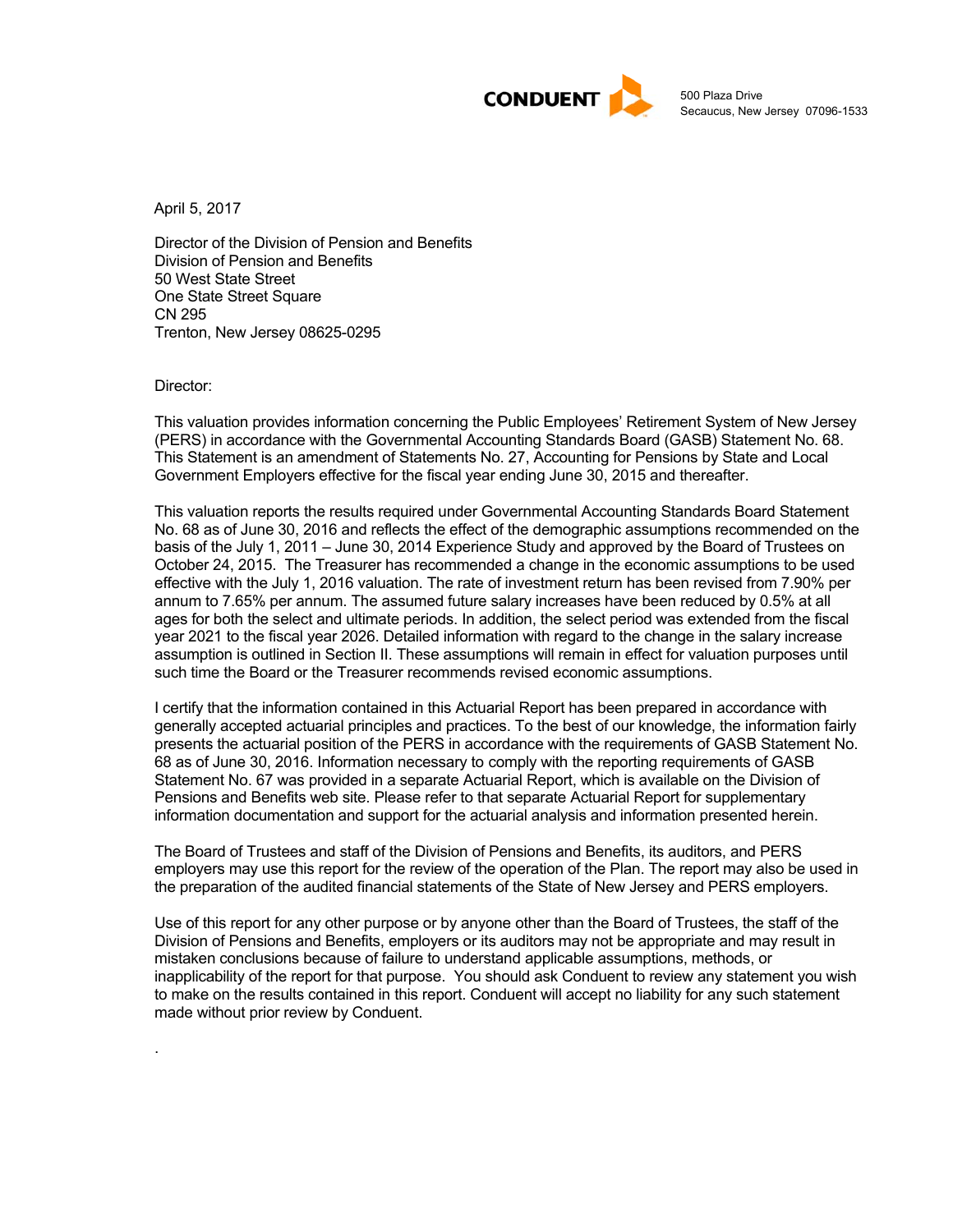

Future actuarial measurements may differ significantly from current measurements due to Plan experience differing from that anticipated by the economic and demographic assumptions, increases or decreases expected as part of the natural operation of the methodology used for these measurements, and changes in Plan provisions or applicable law. An analysis of the potential range of such future differences is beyond the scope of this valuation.

In preparing the actuarial results, we have relied upon information provided by the Division of Pensions and Benefits regarding Plan provisions, Plan participants, Plan assets, contribution rates and other matters used in the actuarial valuation. Although we did not audit the data, we reviewed the data for reasonableness and consistency with the prior year's information. The accuracy of the results presented herein is dependent on the accuracy of the data.

In my opinion, the actuarial assumptions used are appropriate for purposes of the valuation and are reasonably related to the experience of the Plan and to reasonable long-term expectations. The mortality improvement assumption was selected in accordance with Actuarial Standard of Practice No. 35.

If there is reason to believe that the assumptions that were used are unreasonable, that the Plan provisions are incorrectly described, that important Plan provisions relevant to this actuarial report are not described, or that conditions have changed since the calculations were made, you should contact the authors of this actuarial note prior to relying on this information.

This report was prepared under my supervision. I am a Fellow of the Society of Actuaries and a Member of the American Academy of Actuaries. I meet the Academy's qualification Standards to issue this Statement of Actuarial Opinion. This report has been prepared in accordance with all applicable Actuarial Standards of Practice and I am available to answer questions about it.

Respectfully submitted,

aaron Shapvis

**Conduent** Aaron Shapiro, FSA, EA, MAAA Principal, Consulting Actuary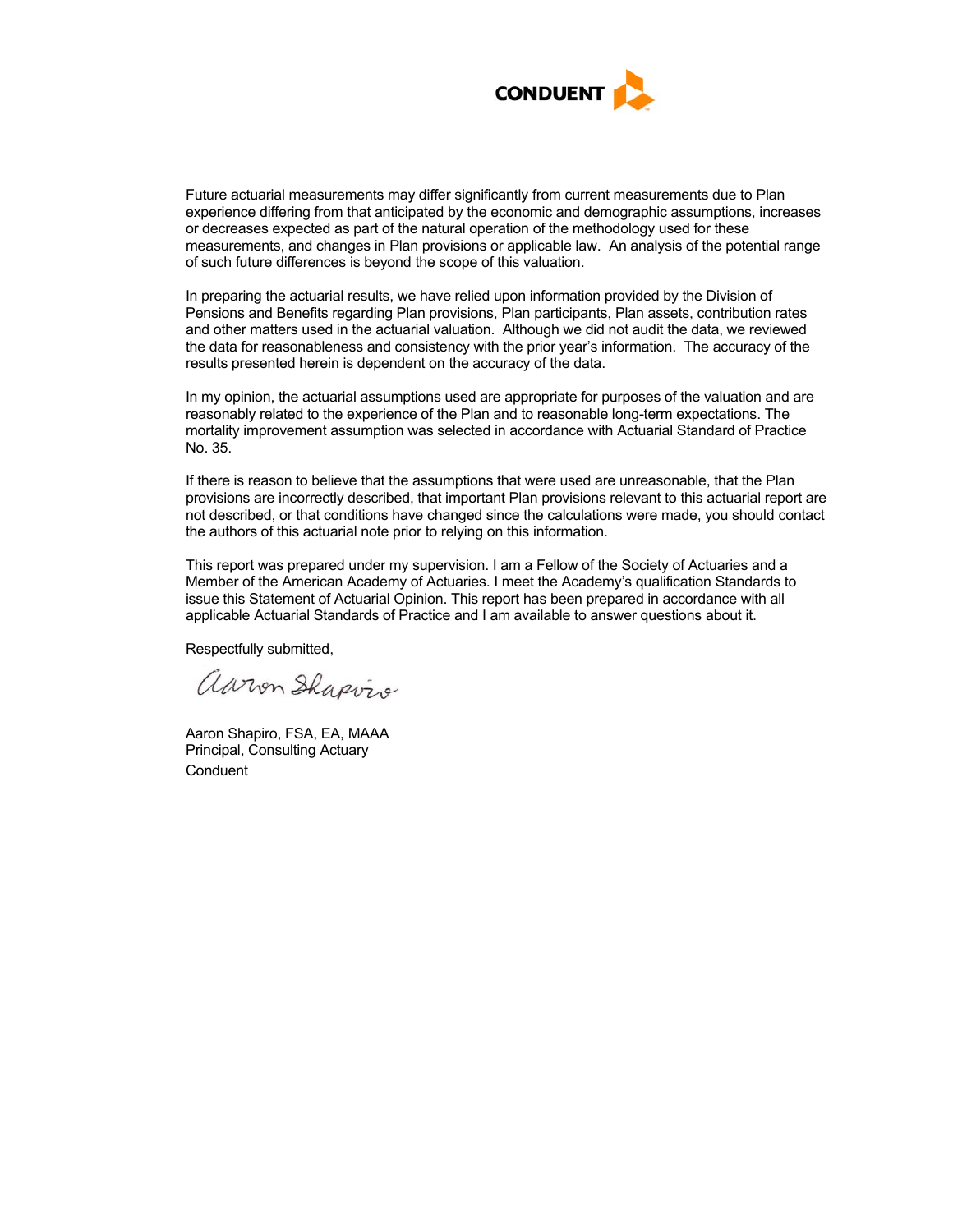## **Table of Contents**

| <b>Section I</b>   |    |
|--------------------|----|
|                    |    |
| <b>Section II</b>  |    |
|                    | 10 |
| <b>Section III</b> |    |
|                    |    |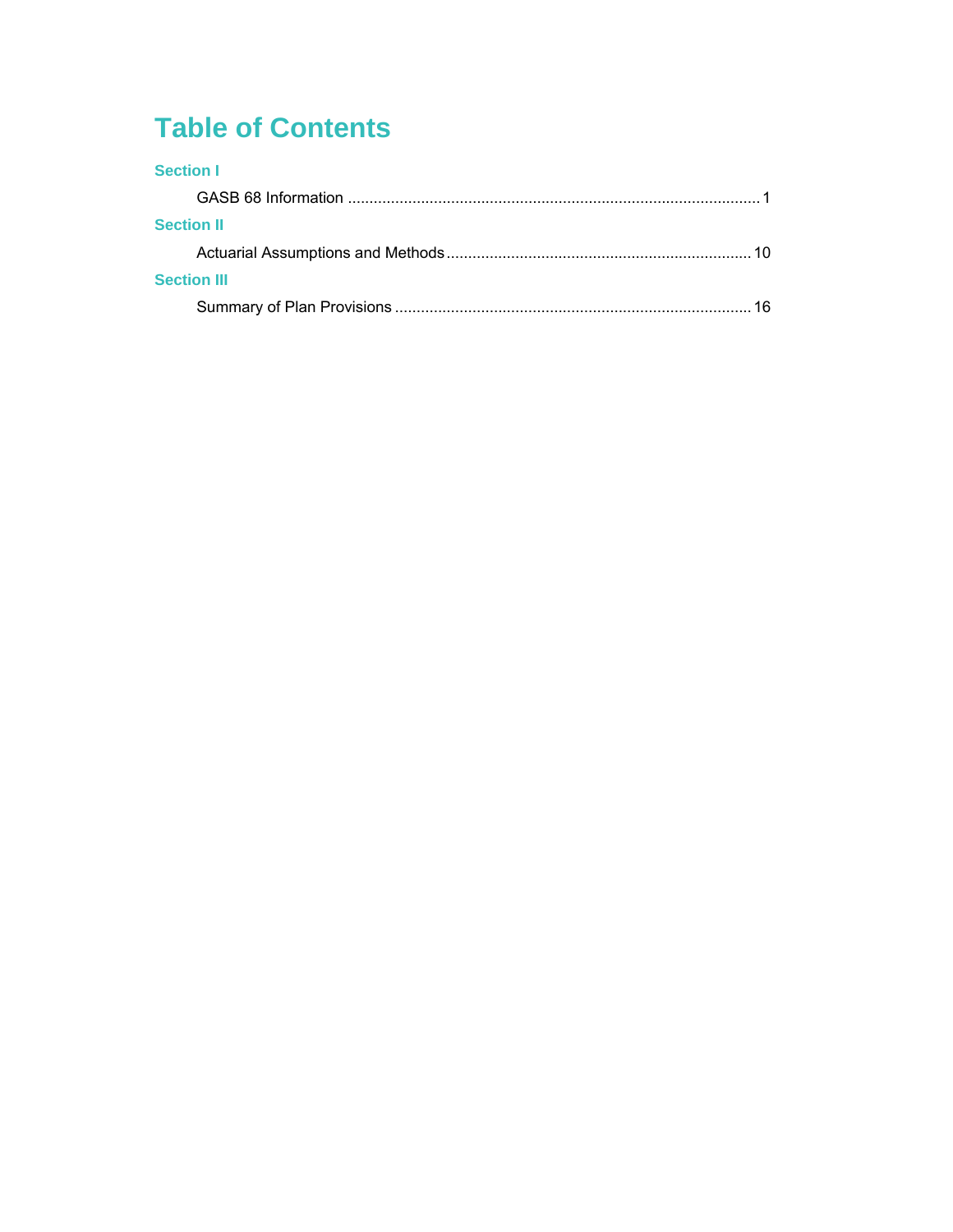## **Section I – GASB 68 Information**

#### **Plan Description**

#### Plan Administration

The State of New Jersey Division of Pensions and Benefits administers the Public Employees' Retirement System of New Jersey (Plan), a governmental cost sharing multiple-employer defined benefit pension plan. Under the terms of Chapter 71, P.L. 1966, most public employees in New Jersey not required to become members of another contributory retirement program are required to enroll in the Plan.

The general responsibility for the proper operation of the Plan is vested in the Board of Trustees (Board), and the pension committees established pursuant to Chapter 78 P.L. 2011.

The Board of Trustees consists of two trustees appointed by the Governor, the State Treasurer or the Deputy State Treasurer, three trustees elected by the member employees of the State from among the active or retired State members of the retirement system, one trustee elected by the member employees of counties from among the active or retired county members of the retirement system, two trustees elected by the member employees of municipalities from among the active or retired municipal members of the retirement system. The Director of the Division of Pensions and Benefits of the State Department of the Treasury shall appoint a qualified employee of the division who shall be the secretary of the Board.

In accordance with Chapter 78, P.L. 2011, a pension committee is to be established for the State portion of the Plan and the Local employers' portion of the Plan when the employer's "target funded ratio" is achieved. The "target funded ratio" is defined as the ratio of the actuarial value of assets over the actuarially determined accrued liabilities expressed as a percentage that will be 75% in State fiscal year 2012, and increased annually by equal increments in each of the subsequent seven fiscal years, until the ratio reaches 80% at which time it is to remain for all subsequent fiscal years. The Local employers' portion of the Plan attained the required "target funded ratio" in Fiscal Year 2012, thus establishing the committee for the Local employers' portion of the Plan. The State portion of the Plan has not attained the required "target funded ratio" and thus the pension committee has not been established for the State portion of the Plan.

The pension committees consist of four members who were appointed by the Governor as representatives of public employers whose employees are enrolled in the retirement system, and four members who were appointed by the Public Employee Committee of the AFL-CIO.

Chapter 78, P.L. 2011 grants the authority to amend the benefit terms of the Plan to the pension committees. The pension committees will have the discretionary authority to modify the member contribution rate, formula for calculation of final compensation and the fraction of compensation applied to service credited after the modification, age at which a member may be eligible and the benefits for service and special retirement and benefits provided for disability benefit. The pension committees will have the authority to reactivate the cost of living adjustment and set the duration and extent of the activation. The pension committees must give priority consideration to the reactivation of the cost of living adjustment. No decision of the pension committees shall be implemented if the direct or indirect result of the decision will be that the Plan's funded ratio falls below the target funded ratio in any valuation period during the 30 years following the implementation of the decision.

As required under Chapter 84, P.L. 1954, experience studies are performed once in every three-year period. The valuation was prepared on the basis of the demographic assumptions recommended on the basis of the July 1, 2011 – June 30, 2014 Experience Study and approved by the Board of Trustees at the October 14, 2015 Board meeting. The Treasurer has recommended a change in the economic assumptions to be used effective with the July 1, 2016 valuation. The rate of investment return has been revised from 7.90% per annum to 7.65% per annum. The assumed future salary increases have been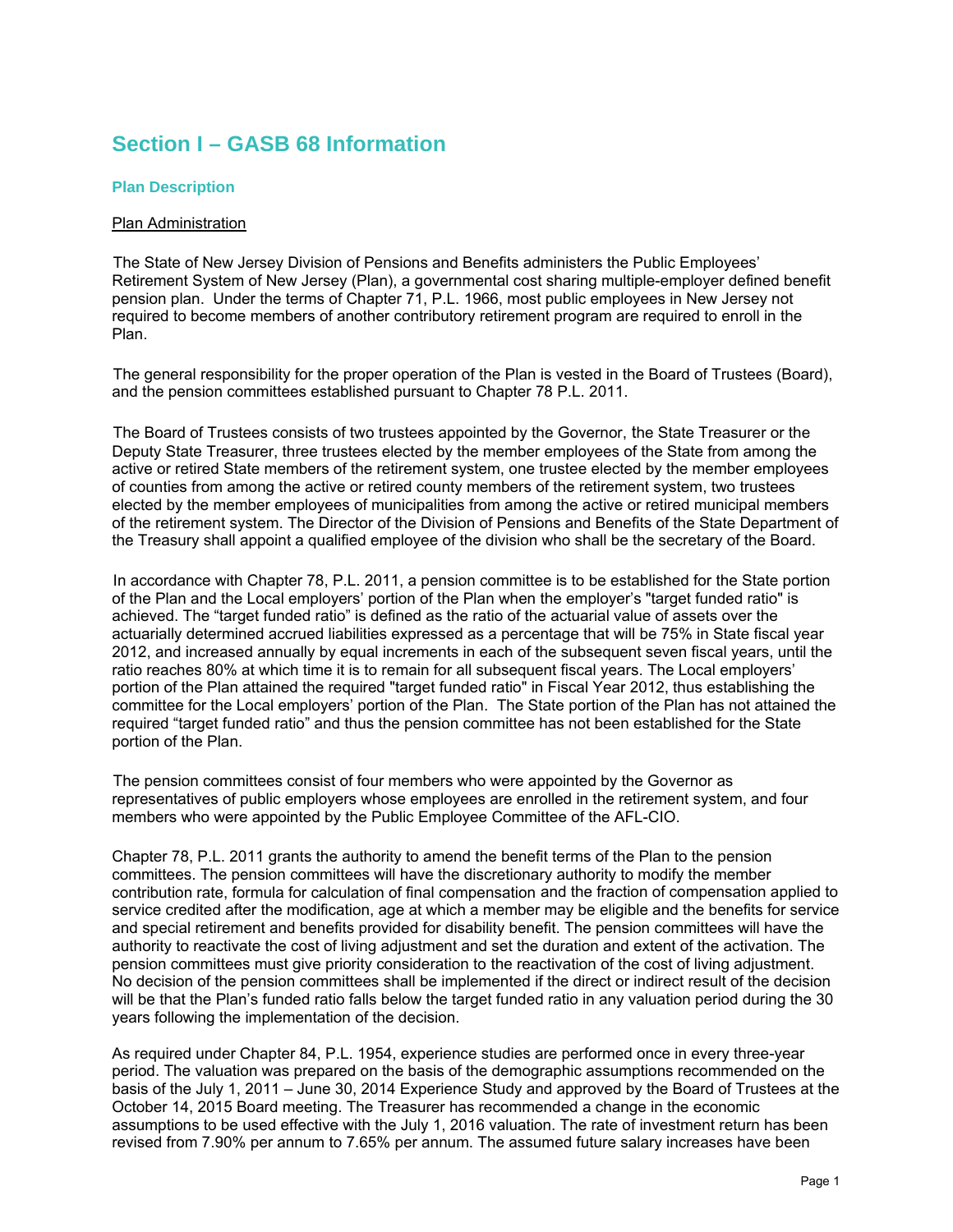reduced by 0.5% at all ages for both the select and ultimate periods. In addition, the select period was extended from the fiscal year 2021 to the fiscal year 2026.

#### Measurement Date

The net pension liability for fiscal year ending June 30, 2017 is determined at a measurement date of June 30, 2016. The total pension liability as of June 30, 2016 was determined by rolling forward the Plan's total pension liability as of July 1, 2015 to June 30, 2016. The plan fiduciary net position is the market value of plan assets as of June 30, 2016.

#### Data for Valuation

In preparing the actuarial valuation as of June 30, 2015, the actuary has relied on data and assets provided by the Division of Pensions and Benefits. While not verifying the data at their source, the actuary has performed tests for consistency and reasonableness.

The following is a summary of Plan participants and the development of the average expected remaining service lives of active and inactive members as of June 30, 2015:

|                                                            |         | Expected Remaining |
|------------------------------------------------------------|---------|--------------------|
|                                                            | Number  | Years of Service   |
| Inactive Plan members or beneficiaries currently receiving | 166.637 | 0.00 <sub>1</sub>  |
| Inactive Plan members entitled to but not yet receiving    | 703     | 0.00               |
| Active Plan members                                        | 259.161 | 2,375,103.37       |
| Total                                                      | 426.501 | 2,375,103.37       |

Average expected remaining service lives of active and inactive members as of June 30, 2015: 5.57 years

#### Benefits Provided

Please see Section III of the report for a summary of Plan provisions.

#### Contributions

Contributions are based on an actuarially determined contribution recommended by an independent actuary and a contribution for the Non-Contributory Group Insurance Premium Fund (NCGIPF). The actuarially determined contribution, by statute, is the estimated amount necessary to finance the costs of benefits earned by Plan members during the year, with an additional amount to finance a portion of any unfunded accrued liability. For the year ended June 30, 2016, \$1,273,425,342 was contributed to the Plan. The calculation of the actuarially determined contribution is governed by applicable provisions of the Plan, as described in Section II and Section III of this report.

Expected Remaining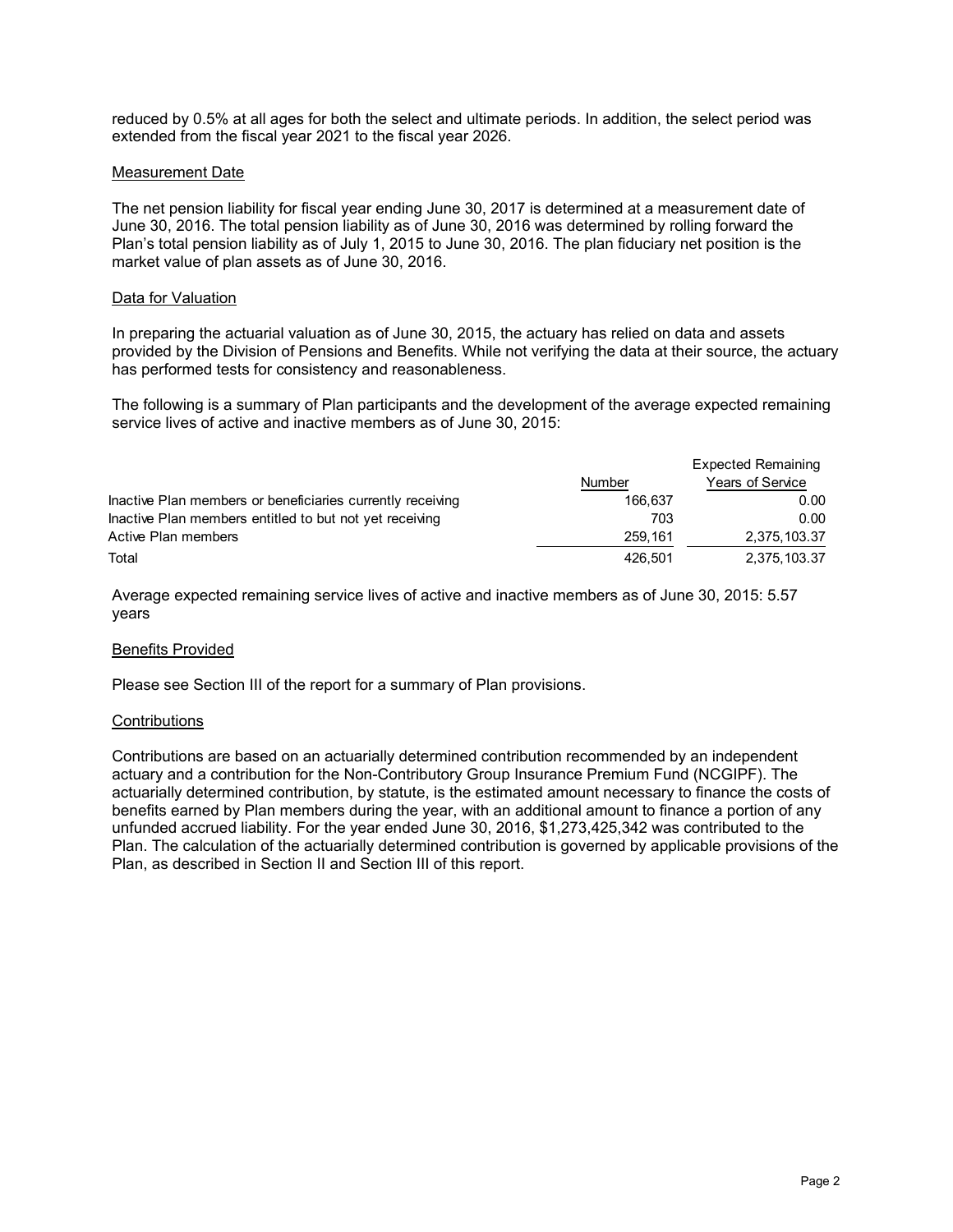#### **Net Pension Liability**

The Net Pension Liability excludes separately financed liabilities to the pension plan which are attributable to Chapter 19, P.L. 2009 and various Local employers' early retirement incentive programs (see Section III).

a. The components of the net pension liability at June 30, 2015, were as follows:

|                                                        | <b>State</b>         |    | Local                     |    | Total                       |
|--------------------------------------------------------|----------------------|----|---------------------------|----|-----------------------------|
| <b>NCGIPF</b>                                          |                      |    |                           |    |                             |
| Total pension liability<br>Plan fiduciary net position | \$<br>527,559,702 \$ |    | 830.491.214<br>63.104.677 | \$ | 1,358,050,916<br>63,104,677 |
| Plan net pension liability                             | \$<br>527,559,702    | S  | 767,386,537               | S  | 1,294,946,239               |
| <b>Pension</b>                                         |                      |    |                           |    |                             |
| Total pension liability                                | \$<br>31,086,558,822 | S  | 42,279,088,824            | \$ | 73,365,647,646              |
| Plan fiduciary net position                            | 7,891,982,987        |    | 20,598,479,242            |    | 28,490,462,229              |
| Plan net pension liability                             | \$<br>23.194.575.835 | \$ | 21.680.609.582            | \$ | 44,875,185,417              |
| <b>Total</b>                                           |                      |    |                           |    |                             |
| Total pension liability                                | \$<br>31,614,118,524 | \$ | 43.109.580.038            | \$ | 74,723,698,562              |
| Plan fiduciary net position                            | 7,891,982,987        |    | 20,661,583,919            |    | 28,553,566,906              |
| Plan net pension liability                             | \$<br>23,722,135,537 | S  | 22.447.996.119            | \$ | 46.170.131.656              |

b. The components of the net pension liability at June 30, 2016, were as follows:

|                             | <b>State</b>         | Local |                |    | Total          |  |  |
|-----------------------------|----------------------|-------|----------------|----|----------------|--|--|
| <b>NCGIPF</b>               |                      |       |                |    |                |  |  |
| Total pension liability     | \$<br>616,407,242    | - \$  | 956,700,750    | S  | 1,573,107,992  |  |  |
| Plan fiduciary net position |                      |       | 62,147,069     |    | 62,147,069     |  |  |
| Plan net pension liability  | \$<br>616.407.242    | \$    | 894,553,681    | \$ | 1,510,960,923  |  |  |
| <b>Pension</b>              |                      |       |                |    |                |  |  |
| Total pension liability     | \$<br>35,678,782,686 | \$    | 48,517,997,396 | \$ | 84,196,780,082 |  |  |
| Plan fiduciary net position | 6,904,504,223        |       | 19,795,419,318 |    | 26,699,923,541 |  |  |
| Plan net pension liability  | \$<br>28,774,278,463 | \$    | 28,722,578,078 | \$ | 57,496,856,541 |  |  |
| <b>Total</b>                |                      |       |                |    |                |  |  |
| Total pension liability     | \$<br>36,295,189,928 | \$    | 49,474,698,146 | \$ | 85,769,888,074 |  |  |
| Plan fiduciary net position | 6,904,504,223        |       | 19,857,566,387 |    | 26,762,070,610 |  |  |
| Plan net pension liability  | \$<br>29.390.685.705 | \$    | 29.617.131.759 | \$ | 59.007.817.464 |  |  |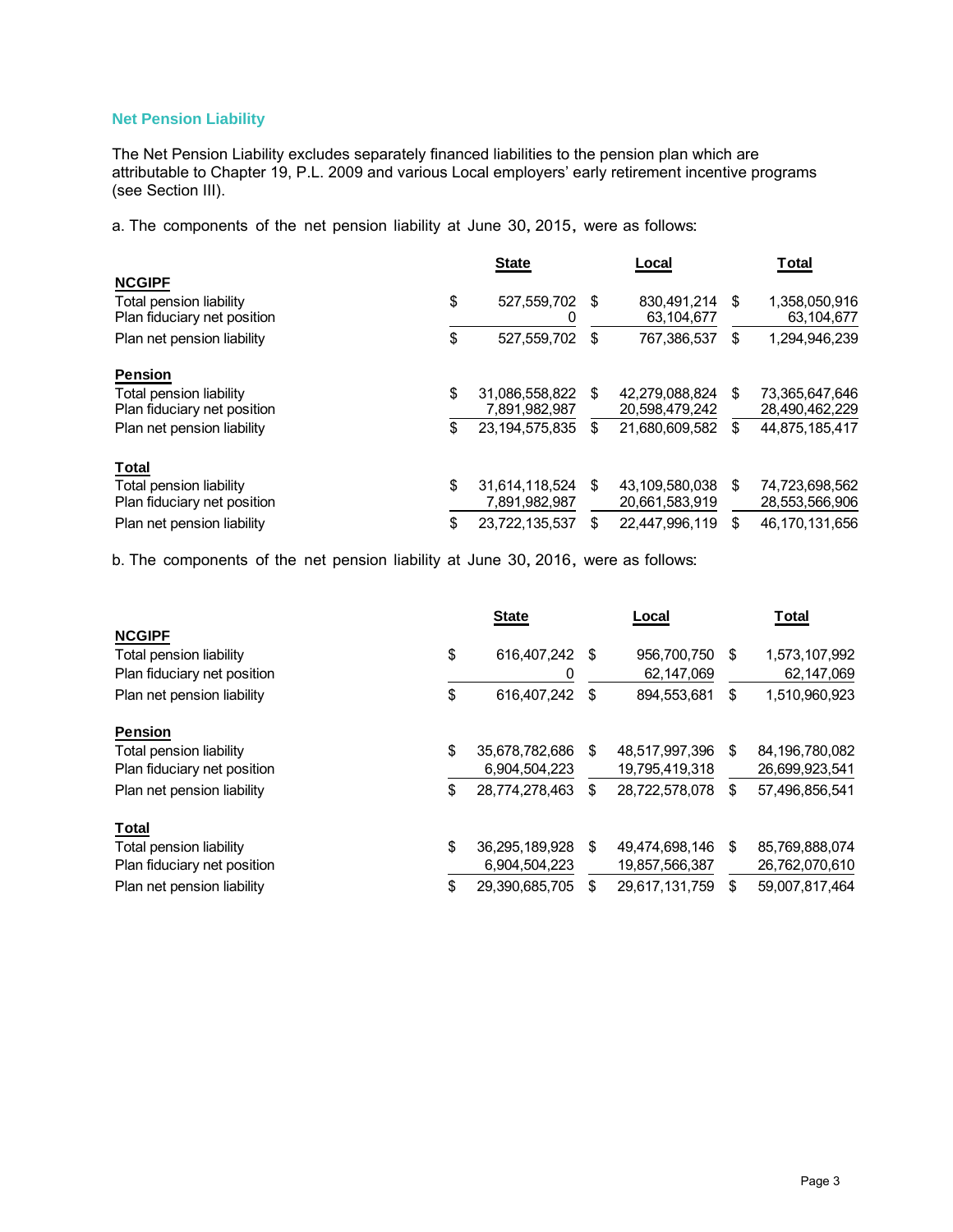c. Sensitivity to Discount Rate: The following presents the net pension liability calculated using a discount rate that is 1-percentage-point lower or 1-percentage-point higher than the current rate.

|              |                           |      | June 30, 2015      |      |                           |
|--------------|---------------------------|------|--------------------|------|---------------------------|
|              | 1% Decrease<br>$(3.90\%)$ |      | Current<br>(4.90%) |      | 1% Increase<br>$(5.90\%)$ |
| <b>State</b> | \$<br>27,802,122,942      | - \$ | 23,722,135,538     | - \$ | 20,314,768,782            |
| Local        | 27,900,112,533            |      | 22,447,996,118     |      | 17,876,981,108            |
| <b>Total</b> | \$<br>55,702,235,475      | \$   | 46, 170, 131, 656  | \$   | 38, 191, 749, 890         |
|              |                           |      | June 30, 2016      |      |                           |
|              | 1% Decrease<br>$(2.98\%)$ |      | Current<br>(3.98%) |      | 1% Increase<br>$(4.98\%)$ |
| <b>State</b> | \$<br>34,422,851,197      | - \$ | 29,390,685,705     | - \$ | 25,246,574,457            |
| Local        | 36,292,338,055            |      | 29,617,131,759     |      | 24, 106, 170, 190         |

**Total** \$ 70,715,189,252 \$ 59,007,817,464 \$ 49,352,744,647

#### **Pension Expense as of June 30, 2016**

|                                                    | <b>State</b>        | Local               |     | Total           |
|----------------------------------------------------|---------------------|---------------------|-----|-----------------|
| Service cost                                       | \$<br>661,497,954   | \$<br>966,567,724   | \$  | 1,628,065,678   |
| Interest cost                                      | 1,543,000,974       | 2,110,372,452       |     | 3,653,373,426   |
| Expected return on assets                          | (573,965,830)       | (1,520,713,767)     |     | (2,094,679,597) |
| Current period effect of benefit changes           |                     |                     |     |                 |
| Current period difference between expected         |                     |                     |     |                 |
| and actual experience                              | 79,698,780          | 28,165,943          |     | 107,864,723     |
| Current period effect of changes in assumptions    | 650,479,859         | 928,122,846         |     | 1,578,602,705   |
| Current period difference between projected and    |                     |                     |     |                 |
| actual investment earnings                         | 133,808,347         | 332,570,701         |     | 466,379,048     |
| Member contributions                               | (320,331,293)       | (500,974,494)       |     | (821, 305, 787) |
| Administrative expenses                            | 7,296,783           | 15,989,137          |     | 23,285,920      |
| Current period recognition of prior years'         |                     |                     |     |                 |
| deferred outflows of resources                     | 543,461,478         | 749,606,318         |     | 1,293,067,796   |
| Current period recognition of prior years'         |                     |                     |     |                 |
| deferred inflows of resources                      | (152, 714, 563)     | (278, 943, 320)     |     | (431,657,883)   |
| Sub Total                                          | \$<br>2,572,232,489 | \$<br>2,830,763,540 | -\$ | 5,402,996,029   |
| Pension expense related to specific liabilities of |                     |                     |     |                 |
| individual employers:                              |                     |                     |     |                 |
| Employer contribution - delayed enrollments        | (39, 222)           | (493, 390)          |     | (532, 612)      |
| Employer contribution - delayed appropriation      | (6,319)             | (1,714,880)         |     | (1,721,199)     |
| Employer contribution - retroactive                | 0                   | (687, 225)          |     | (687, 225)      |
| Employer contribution - additional                 |                     | (257, 850)          |     | (257, 850)      |
| Pension expense subject to allocation              | \$<br>2,572,186,948 | \$<br>2,827,610,195 | \$  | 5,399,797,143   |

The pension expense for the fiscal year ending June 30, 2016 is based on the June 30, 2015 valuation.

The effect of the change in assumptions, experience different from expected and change in employers' proportion are recognized over the average expected remaining service lives of active and inactive members as of June 30, 2015 (5.57 years).

The difference between projected and actual investment earnings is recognized over 5 years.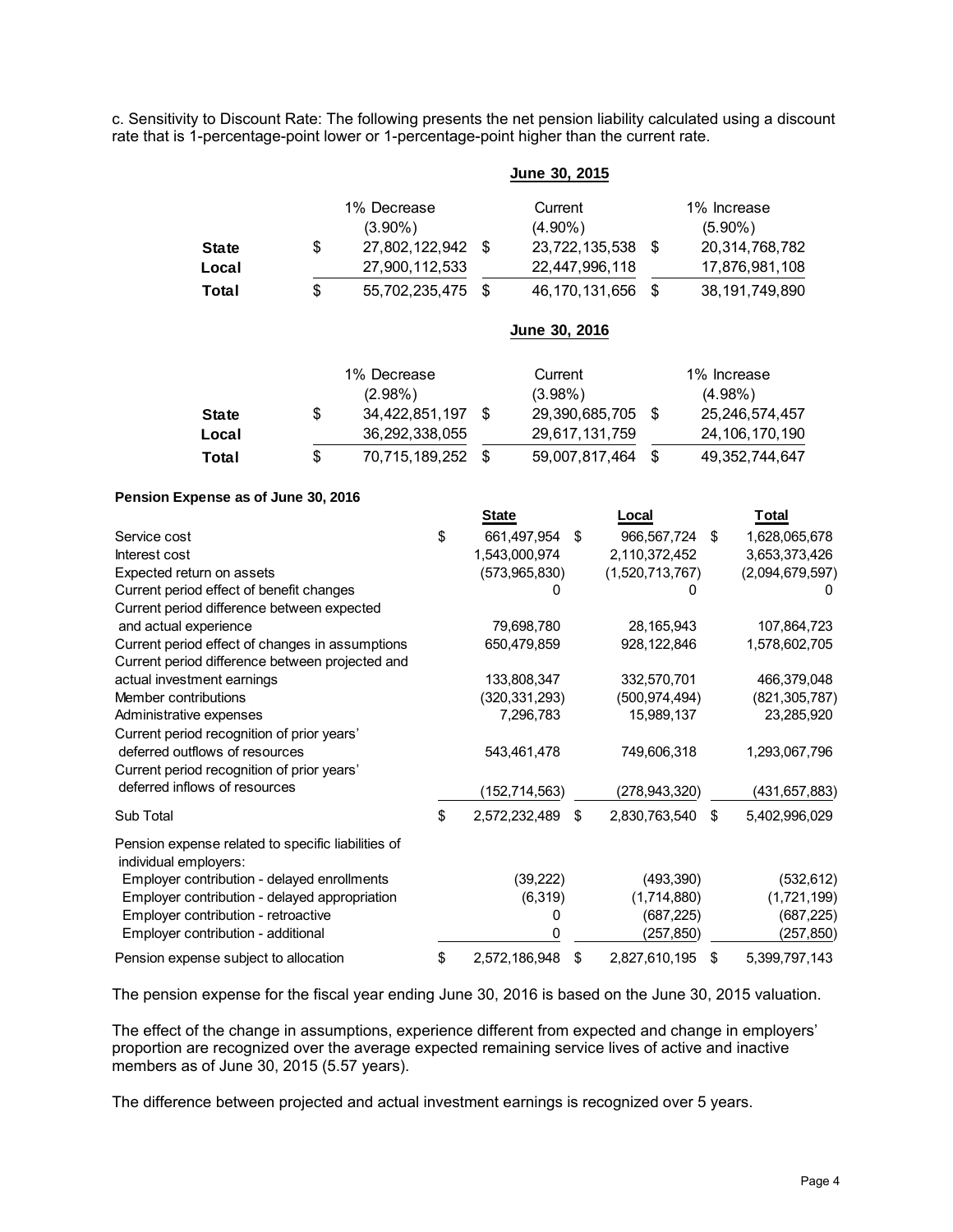#### **Deferred Outflows of Resources and Deferred Inflows of Resources Related to Pensions**

For the year ended June 30, 2016, the System has a collective pension expense of \$5,399,797,143 (\$2,572,186,948 for State and \$2,827,610,195 for Local employers). At June 30, 2016, there are deferred outflows of resources and deferred inflows of resources related to pensions from the following sources:

|                                                                                                                 | Deferred Outflow of<br>Resources |      | Deferred Inflow of<br>Resources |  |
|-----------------------------------------------------------------------------------------------------------------|----------------------------------|------|---------------------------------|--|
| <b>State</b>                                                                                                    |                                  |      |                                 |  |
| Changes in Assumptions                                                                                          | \$<br>4,393,048,660              | -S   | 0                               |  |
| Difference between expected and actual experience<br>Difference between projcted and actual investment earnings | 625,537,172<br>485,579,052       |      | 0                               |  |
| Total                                                                                                           | \$<br>5,504,164,884              | -S   | 0                               |  |
| Local                                                                                                           |                                  |      |                                 |  |
| Changes in Assumptions                                                                                          | \$<br>6,135,087,729              | -S   | 0                               |  |
| Difference between expected and actual experience                                                               | 550,788,872                      |      | O                               |  |
| Difference between projcted and actual investment earnings                                                      | 1,129,328,184                    |      | 0                               |  |
| Total                                                                                                           | \$<br>7,815,204,785              | \$   | 0                               |  |
| <b>Total</b>                                                                                                    |                                  |      |                                 |  |
| Changes in Assumptions                                                                                          | \$<br>10,528,136,389             | - \$ | O                               |  |
| Difference between expected and actual experience<br>Difference between projcted and actual investment earnings | 1,176,326,044<br>1,614,907,236   |      | 0<br>0                          |  |
| Total                                                                                                           | \$<br>13,319,369,669             | \$   | 0                               |  |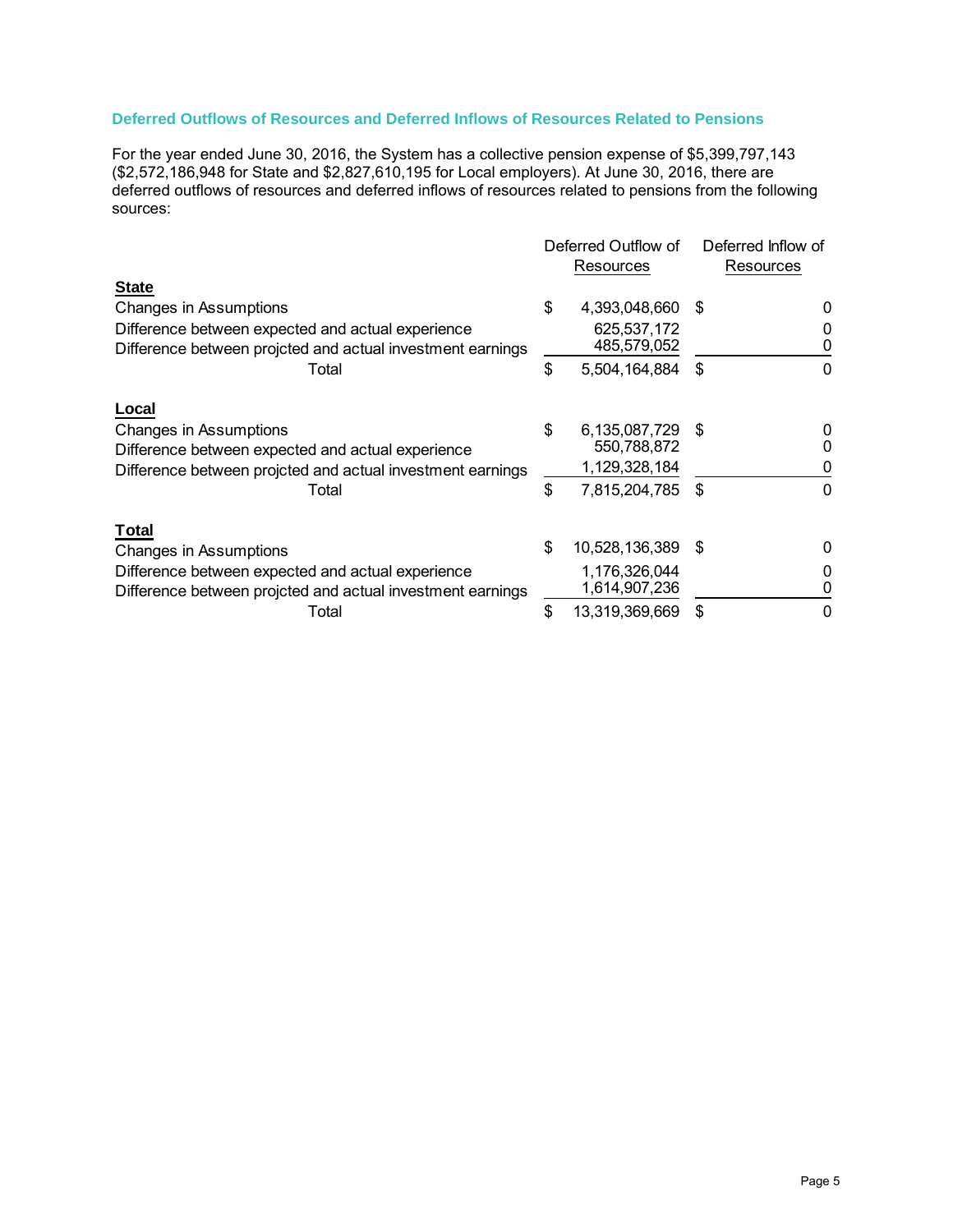Annual changes to the net pension liability (asset) resulting from differences between expected and actual experience with regard to economic and demographic factors and from changes of assumptions about future economic or demographic factors or other inputs are deferred and amortized over a closed period equal to the average of the expected service lives of all employees that are provided with pension benefits determined for the period during which the changes occurred. Differences between projected and actual earnings on pension plan investments are amortized over a closed 5-year period. The following presents a summary of changes in the collective outflows of resources and deferred inflows of resources for the year ended June 30, 2016:

| <b>Deferred</b><br>(Inflows)/Outflows of<br><b>Resources</b> | <b>Measurement</b><br><b>Period</b><br>July 1- June 30 | <b>Amortization</b><br><b>Period</b> |                         | <b>Original balance</b>                  |          | Accumulated<br>amortization         |          | <b>Beginning balance</b><br>on prior<br>measurement<br>period deferrals | <b>Current</b><br>measurement<br>period additions |                | <b>Amounts</b><br>recognized in<br>current year<br>expense |             | End of year<br>balance         |
|--------------------------------------------------------------|--------------------------------------------------------|--------------------------------------|-------------------------|------------------------------------------|----------|-------------------------------------|----------|-------------------------------------------------------------------------|---------------------------------------------------|----------------|------------------------------------------------------------|-------------|--------------------------------|
| <b>State</b>                                                 |                                                        |                                      |                         |                                          |          |                                     |          |                                                                         |                                                   |                |                                                            |             |                                |
| Differences between                                          |                                                        |                                      |                         |                                          |          |                                     |          |                                                                         |                                                   |                |                                                            |             |                                |
| expected and actual<br>experience                            | 2015<br>2016                                           | 5.72<br>5.57                         | \$                      | 401,805,013 \$<br>443,922,203            |          | 70,245,632 \$<br>$\Omega$           |          | 331,559,381 \$<br>$\Omega$                                              | 443,922,203                                       | 0 <sup>5</sup> | 70,245,632 \$<br>79,698,780                                |             | 261,313,749<br>364,223,423     |
|                                                              | Total                                                  |                                      | $\overline{\mathbf{s}}$ | 845,727,216 \$                           |          | 70,245,632                          | <b>S</b> | 331,559,381 \$                                                          | 443,922,203                                       | \$             | 149,944,412 \$                                             |             | 625,537,172                    |
| Difference due to changes                                    | 2014                                                   | 6.44                                 | \$                      | 525,469,393 \$                           |          | 163, 189, 252 \$                    |          | 362,280,141 \$                                                          | 0                                                 | -S             | 81,594,626                                                 | -\$         | 280,685,515                    |
| in assumptions                                               | 2015                                                   | 5.72                                 |                         | 1,752,396,102                            |          | 306, 362, 955                       |          | 1,446,033,147                                                           | $\Omega$                                          |                | 306, 362, 955                                              |             | 1,139,670,192                  |
|                                                              | 2016<br>Total                                          | 5.57                                 | \$                      | 3,623,172,812<br>5,901,038,307           | <b>S</b> | 0<br>469,552,207                    | \$       | 0<br>1,808,313,288                                                      | \$<br>3,623,172,812<br>3,623,172,812              | <b>S</b>       | 650,479,859<br>1,038,437,440                               | \$          | 2,972,692,953<br>4,393,048,660 |
|                                                              |                                                        |                                      |                         |                                          |          |                                     |          |                                                                         |                                                   |                |                                                            |             |                                |
| Net difference between                                       |                                                        |                                      |                         |                                          |          |                                     |          |                                                                         |                                                   |                |                                                            |             |                                |
| projected and actual<br>earnings on investments              | 2014<br>2015                                           | 5<br>5                               | \$                      | (763,572,817) \$<br>426,291,324          |          | $(305, 429, 126)$ \$<br>85,258,265  |          | (458, 143, 691) \$<br>341,033,059                                       | 0                                                 | - \$           | $(152, 714, 563)$ \$<br>85,258,265                         |             | (305, 429, 128)<br>255,774,794 |
|                                                              | 2016                                                   | 5                                    |                         | 669,041,733                              |          | 0                                   |          | 0                                                                       | 669,041,733                                       |                | 133,808,347                                                |             | 535,233,386                    |
|                                                              | Total                                                  |                                      | \$                      | 331,760,240                              | <b>S</b> | (220, 170, 861)                     | \$       | (117, 110, 632)                                                         | \$<br>669,041,733                                 | \$             | 66,352,049                                                 | \$          | 485,579,052                    |
| <b>Local Employers</b>                                       |                                                        |                                      |                         |                                          |          |                                     |          |                                                                         |                                                   |                |                                                            |             |                                |
| Differences between                                          |                                                        |                                      |                         |                                          |          |                                     |          |                                                                         |                                                   |                |                                                            |             |                                |
| expected and actual<br>experience                            | 2015                                                   | 5.72                                 | \$                      | 648,990,145                              | - \$     | 113,459,816 \$                      |          | 535,530,329 \$                                                          |                                                   | 0 <sup>5</sup> | 113,459,816                                                | - \$        | 422,070,513                    |
|                                                              | 2016<br>Total                                          | 5.57                                 | \$                      | 156,884,302<br>805,874,447 \$            |          | $\Omega$<br>113,459,816 \$          |          | 0<br>535,530,329 \$                                                     | 156,884,302<br>156,884,302 \$                     |                | 28, 165, 943<br>141,625,759                                | <b>S</b>    | 128,718,359<br>550,788,872     |
|                                                              |                                                        |                                      |                         |                                          |          |                                     |          |                                                                         |                                                   |                |                                                            |             |                                |
| Difference due to changes                                    | 2014                                                   | 6.44                                 | \$                      | 696,968,161 \$                           |          | 216,449,740 \$                      |          | 480,518,421 \$                                                          | 0                                                 | - \$           | 108,224,870                                                | - \$        | 372,293,551                    |
| in assumptions                                               | 2015                                                   | 5.72                                 |                         | 2,339,161,359                            |          | 408,944,294                         |          | 1,930,217,065                                                           | $\Omega$                                          |                | 408,944,294                                                |             | 1,521,272,771                  |
|                                                              | 2016<br>Total                                          | 5.57                                 | \$                      | 5, 169, 644, 253<br>8,205,773,773 \$     |          | 0<br>625,394,034                    | <b>S</b> | 0<br>2,410,735,486 \$                                                   | 5, 169, 644, 253<br>5, 169, 644, 253              | <b>S</b>       | 928, 122, 846<br>1,445,292,010                             | \$          | 4,241,521,407<br>6,135,087,729 |
|                                                              |                                                        |                                      |                         |                                          |          |                                     |          |                                                                         |                                                   |                |                                                            |             |                                |
| Net difference between                                       |                                                        |                                      |                         |                                          |          |                                     |          |                                                                         |                                                   |                |                                                            |             |                                |
| projected and actual<br>earnings on investments              | 2014<br>2015                                           | 5<br>5                               | \$                      | $(1,394,716,598)$ \$<br>594,886,692      |          | $(557, 886, 640)$ \$<br>118,977,338 |          | $(836, 829, 958)$ \$<br>475,909,354                                     | 0<br>$\Omega$                                     | -\$            | $(278, 943, 320)$ \$<br>118,977,338                        |             | (557, 886, 638)<br>356,932,016 |
|                                                              | 2016                                                   | 5                                    |                         | 1,662,853,507                            |          | $\Omega$                            |          | 0                                                                       | 1,662,853,507                                     |                | 332,570,701                                                |             | 1,330,282,806                  |
|                                                              | Total                                                  |                                      | \$                      | 863,023,601                              | \$       | (438, 909, 302)                     | -S       | (360, 920, 604)                                                         | \$<br>1,662,853,507                               | \$             | 172,604,719                                                | \$          | 1, 129, 328, 184               |
| Total                                                        |                                                        |                                      |                         |                                          |          |                                     |          |                                                                         |                                                   |                |                                                            |             |                                |
| Differences between<br>expected and actual                   | 2015                                                   | 5.72                                 | \$                      | 1,050,795,158 \$                         |          | 183,705,448 \$                      |          | 867,089,710 \$                                                          |                                                   | 0 <sup>5</sup> | 183,705,448                                                | $\mathbf s$ | 683,384,262                    |
| experience                                                   | 2016                                                   | 5.57                                 |                         | 600,806,505                              |          | $\Omega$                            |          | $\Omega$                                                                | 600,806,505                                       |                | 107,864,723                                                |             | 492,941,782                    |
|                                                              | Total                                                  |                                      | \$                      | 1,651,601,663 \$                         |          | 183,705,448                         | - S      | 867,089,710 \$                                                          | 600,806,505 \$                                    |                | 291,570,171 \$                                             |             | 1,176,326,044                  |
| Difference due to changes                                    |                                                        |                                      |                         |                                          |          |                                     |          |                                                                         |                                                   |                |                                                            |             |                                |
| in assumptions                                               | 2014<br>2015                                           | 6.44<br>5.72                         | \$                      | 1,222,437,554 \$<br>4,091,557,461        |          | 379,638,992 \$<br>715,307,249       |          | 842.798.562 \$<br>3,376,250,212                                         | $\mathbf 0$<br>$\Omega$                           | <b>S</b>       | 189,819,496 \$<br>715,307,249                              |             | 652,979,066<br>2,660,942,963   |
|                                                              | 2016                                                   | 5.57                                 |                         | 8,792,817,065                            |          | 0                                   |          | 0                                                                       | 8,792,817,065                                     |                | 1,578,602,705                                              |             | 7,214,214,360                  |
|                                                              | Total                                                  |                                      | \$                      | 14,106,812,080                           | - \$     | 1,094,946,241 \$                    |          | 4,219,048,774 \$                                                        | 8,792,817,065                                     | <b>S</b>       | 2,483,729,450                                              | \$          | 10,528,136,389                 |
| Net difference between                                       |                                                        |                                      |                         |                                          |          |                                     |          |                                                                         |                                                   |                |                                                            |             |                                |
| projected and actual<br>earnings on investments              | 2014<br>2015                                           | 5<br>5                               | \$                      | $(2, 158, 289, 415)$ \$<br>1,021,178,016 |          | $(863, 315, 766)$ \$<br>204,235,603 |          | $(1, 294, 973, 649)$ \$<br>816,942,413                                  | 0<br>$\Omega$                                     | - \$           | $(431, 657, 883)$ \$<br>204,235,603                        |             | (863, 315, 766)<br>612,706,810 |
|                                                              | 2016                                                   | 5                                    |                         | 2,331,895,240                            |          | 0                                   |          | 0                                                                       | 2,331,895,240                                     |                | 466,379,048                                                |             | 1,865,516,192                  |
|                                                              | Total                                                  |                                      | S                       | 1.194.783.841                            | S        | $(659,080,163)$ \$                  |          | (478,031,236) \$                                                        | 2,331,895,240                                     | \$             | 238.956.768                                                | \$          | 1,614,907,236                  |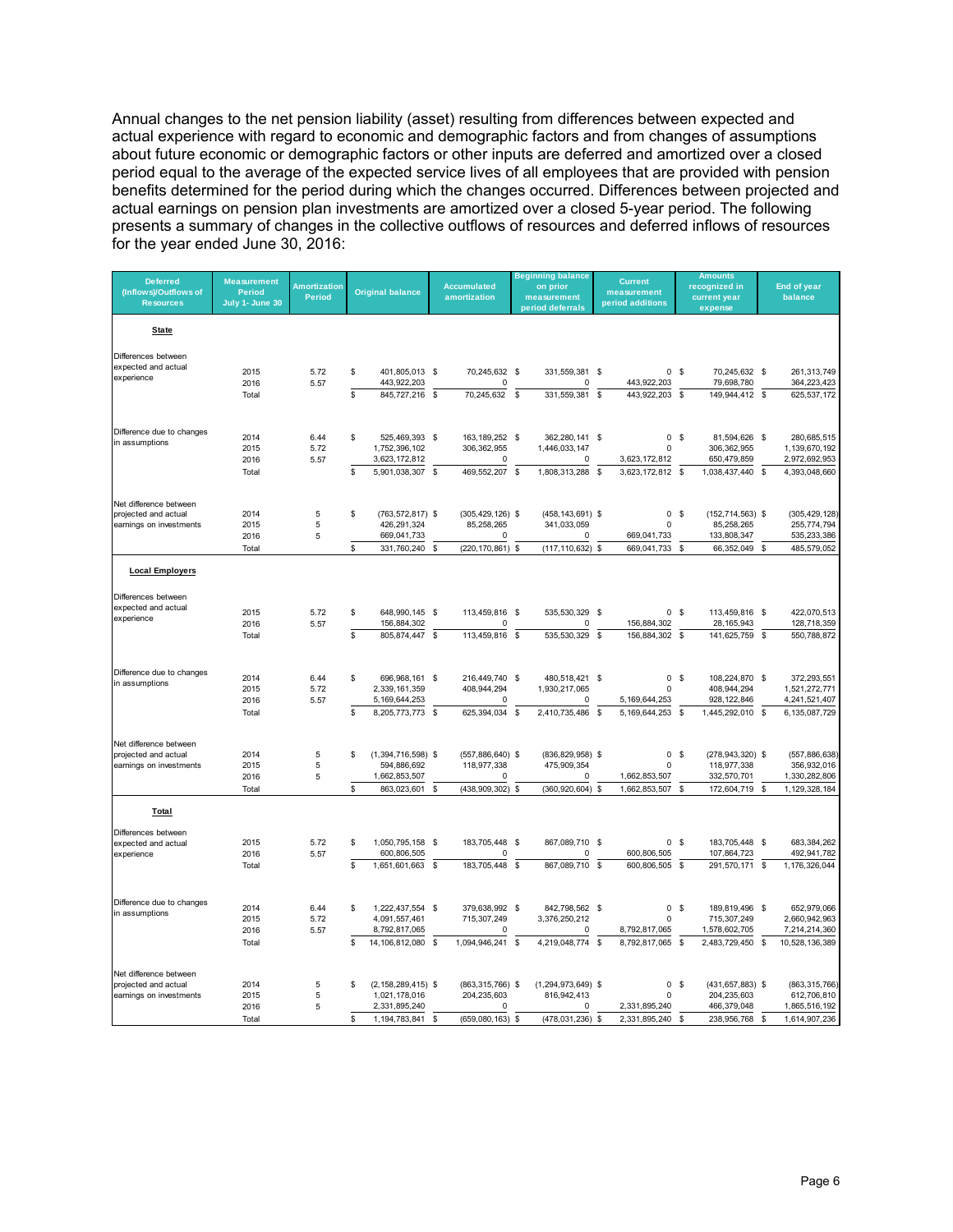Amounts reported as deferred outflows of resources and deferred inflows of resources related to pensions will be recognized in the State's pension expense as follows:

| Fiscal Year ending June 30 | <b>State</b>        |      | Local         | Total         |
|----------------------------|---------------------|------|---------------|---------------|
| 2017                       | \$<br>1,254,733,901 | - \$ | 1,759,522,488 | 3,014,256,389 |
| 2018                       | 1,254,733,899       |      | 1,759,522,490 | 3,014,256,389 |
| 2019                       | 1,407,448,463       |      | 2,038,465,810 | 3,445,914,273 |
| 2020                       | 1,171,046,801       |      | 1,712,609,385 | 2,883,656,186 |
| 2021                       | 416,201,820         |      | 545,084,612   | 961,286,432   |
| Thereafter                 | 0                   |      |               | 0             |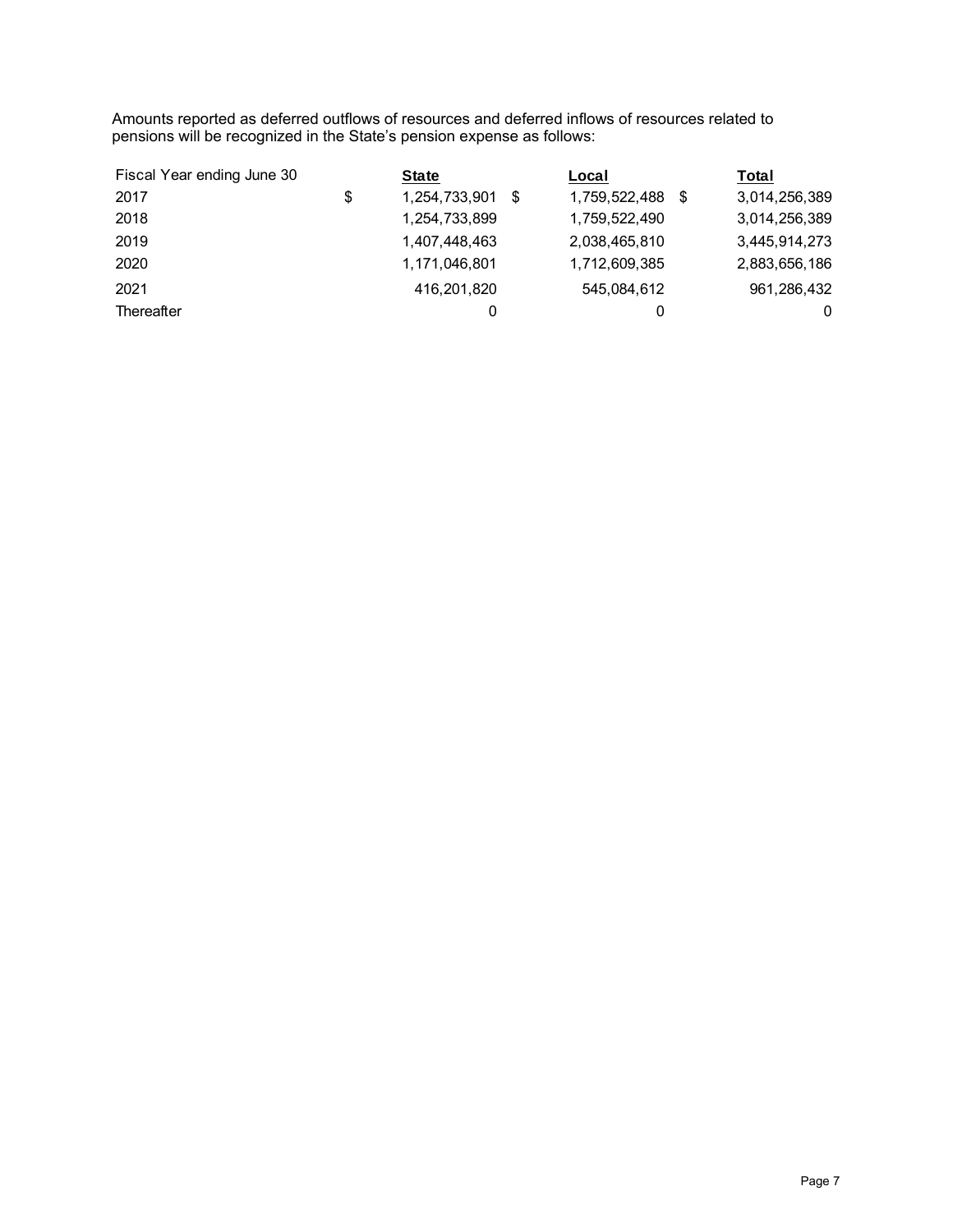#### **Actuarial Assumptions**

The total pension liability as of June 30, 2016 was determined by rolling forward the total pension liability as of July 1, 2015 to June 30, 2016 using the following actuarial assumptions, applied to all periods included in the measurement. All other methods and assumptions used to determine the total pension liability are set forth in Section II. The demographic assumptions were selected on the basis of the experience study that was performed for the three-year period ending June 30, 2014 and were adopted by the Board at its October 14, 2015 Board meeting. These assumptions were effective beginning with the July 1, 2015 actuarial valuation. The Treasurer has recommended a change in the economic assumptions to be used effective with the July 1, 2016 valuation. The rate of investment return has been revised from 7.90% per annum to 7.65% per annum. The assumed future salary increases have been reduced by 0.5% at all ages for both the select and ultimate periods. In addition, the select period was extended from the fiscal year 2021 to the fiscal year 2026.

#### **Long-Term Expected Rate of Return**

The arithmetic mean return on the portfolio was determined using a building block method in which bestestimate ranges of expected future real rates of return (expected returns, net of pension plan investment expense and inflation) are developed for each major asset class. These ranges are combined to produce the long-term expected rate of return by weighting the expected future real rates of return by the target asset allocation percentage and by adding expected inflation. Best estimates of arithmetic rates of return for each major asset class included in the pension plan's target asset allocation as of June 30, 2016 are summarized in the following table. The capital market assumptions are per Conduent's investment consulting practice for 2016.

|                                     |                                 |               | Long-Term        |
|-------------------------------------|---------------------------------|---------------|------------------|
|                                     |                                 |               | <b>Expected</b>  |
|                                     |                                 | <b>Target</b> | <b>Real Rate</b> |
| <b>Asset Class</b>                  | <b>Index</b>                    | Allocation*   | of Return        |
|                                     |                                 |               |                  |
| Cash                                | Citigroup 90-Day T-Bills        | 5.00%         | 0.87%            |
| <b>U.S. Treasuries</b>              | Barclays Long U.S. Treasury     | 1.50%         | 1.74%            |
| <b>Investment Grade Credit</b>      | Aggregate Bonds                 | 8.00%         | 1.79%            |
| Mortgages                           | <b>Barclays Mortgage</b>        | 2.00%         | 1.67%            |
| <b>High Yield Bonds</b>             | <b>Barclays High Yield</b>      | 2.00%         | 4.56%            |
| Inflation-Indexed Bonds             | Barclays U.S. TIPS              | 1.50%         | 3.44%            |
| <b>Broad US Equities</b>            | Wilshire 5000/Russell 3000      | 26.00%        | 8.53%            |
| <b>Developed Foreign Equities</b>   | <b>MSCI EAFE</b>                | 13.25%        | 6.83%            |
| <b>Emerging Market Equities</b>     | <b>MSCI Emerging Markets</b>    | 6.50%         | 9.95%            |
| <b>Private Equity</b>               | <b>Cambridge Associates</b>     | 9.00%         | 12.40%           |
| Hedge Funds/Absolute Return         | <b>HFRI Fund of Funds</b>       | 12.50%        | 4.68%            |
| Real Estate (Property)              | <b>NCREIF Property Index</b>    | 2.00%         | 6.91%            |
| Commodities                         | S&P GSCI                        | 0.50%         | 5.45%            |
| Global Debt ex US                   | Barclays Global Aggregate ex US | 5.00%         | $-0.25%$         |
| <b>REIT</b>                         | <b>FTSE NAREIT</b>              | 5.25%         | 5.63%            |
| Assumed Inflation - Mean            |                                 |               | 3.08%            |
| Assumed Inflation - Standard        |                                 |               | 2.59%            |
| Deviation                           |                                 |               |                  |
| Portfolio Arithmetic Mean Return**  |                                 |               | 9.39%            |
| <b>Portfolio Standard Deviation</b> |                                 |               | 12.13%           |
|                                     |                                 |               |                  |
| <b>Long-Term Expected Rate of</b>   |                                 |               |                  |
| <b>Return selected by State</b>     |                                 |               |                  |
| <b>Treasurer</b>                    |                                 |               | 7.65%            |

\*Based on target asset allocation for 2016

\*\* Includes assumed inflation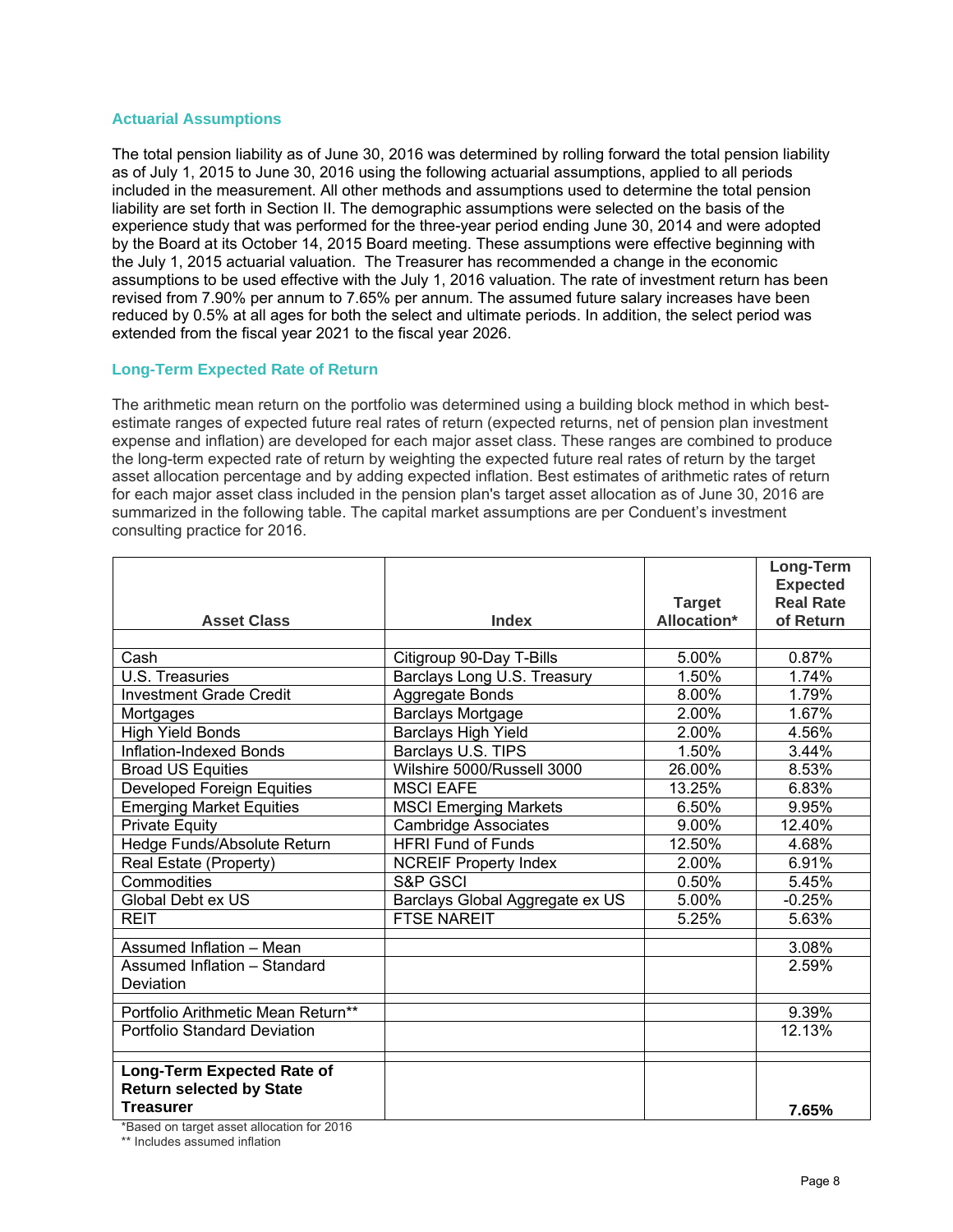#### Discount rate

.

The discount rate is the single rate that reflects (1) the long-term expected rate of return on Plan investments that are expected to be used to finance the payment of benefits, to the extent that the Plan's fiduciary net position is projected to be sufficient to make projected benefit payments and Plan assets are expected to be invested using a strategy to achieve that return, and (2) a yield or index rate for 20-year, tax-exempt general obligation municipal bonds with an average rating of AA/Aa or higher (or equivalent quality on another scale), to the extent that the conditions for use of the long-term expected rate of return are not met.

The discount rate used to measure the total pension liability as of June 30, 2015 was 4.90% and as of June 30, 2016 was 3.98%. As discussed with the Division of Pensions and Benefits, the projection of cash flows used to determine the discount rate as of June 30, 2016 assumed:

- As required under Chapter 84, P.L. 1954, experience studies are performed once in every three year period. The valuation was prepared using the demographic assumptions recommended on the basis of the July 1, 2011 – June 30, 2014 Experience Study and approved by the Board of Trustees at the October 14, 2015 Board meeting. Please see Section II of the report for a summary of the revised demographic assumptions.
- The Treasurer has recommended a change in the economic assumptions to be used effective with the July 1, 2016 valuation. The rate of investment return has been revised from 7.90% per annum to 7.65% per annum. The assumed future salary increases have been reduced by 0.5% at all ages for both the select and ultimate periods. In addition, the select period was extended from the fiscal year 2021 to the fiscal year 2026. Detailed information with regard to the change in the salary increase assumption is outlined in Section II.
- It is assumed that the Locals will contribute 100.0% of their actuarially determined contribution and the NCGIPF contribution while the State will contribute 30.00% of the actuarially determined contribution and 100% of its NCGIPF contribution. The 30.00% contribution rate is the actual State contribution rate paid in fiscal year ending June 30, 2016 with respect to the actuarially determined contribution for the fiscal year ending June 30, 2016.

Based on these assumptions, the pension Plan's fiduciary net position was projected to be available to make projected future benefit payments of current Plan members until fiscal year 2034. Municipal bond rates of 3.80% as of June 30, 2015 and 2.85% as of June 30, 2016 were used in the development of the blended GASB discount rate after that point. As selected by the State Treasurer, the rates are based on the Bond Buyer Go 20-Bond Municipal Bond Index. Based on the long-term rate of return of 7.90% and the municipal bond rate of 3.80% as of June 30, 2015 and the long-term rate of return of 7.65% and the municipal bond rate of 2.85% as of June 30, 2016, the blended GASB discount rates are 4.90% as of June 30, 2015 and 3.98% as of June 30, 2016. The assumed discount rate has been determined in accordance with the method prescribed by GASB Statement No. 67. We believe this assumption is reasonable for the purposes of the measurements required by the Statement.

The projections of the Fiduciary Net Plan Position are based on contributions to the plan in accordance with the State and the Local Employers' current funding policy. Should contributions to the Plan be different from those outlined above, the results would be different and may result in the Fiduciary Net Plan Position not being sufficient to cover the Plan's benefit payments at some other future date and thus changing the discount rate used to determine the Plan's Total Pension Liability.

#### **Actuarial Cost Method**

Entry Age Normal – Level Percentage of Pay

#### **Asset Valuation Method**

Invested assets are reported at fair value.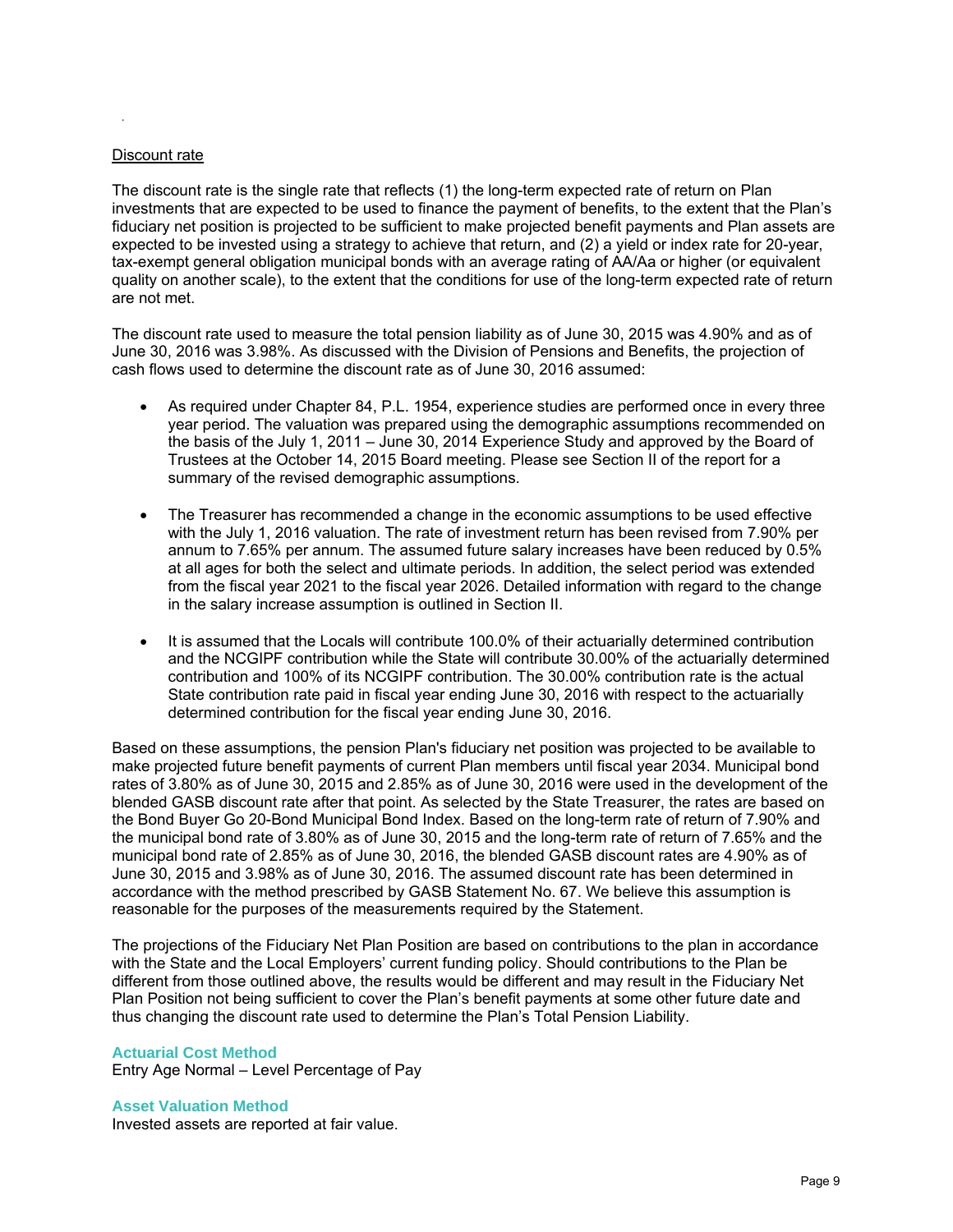## **Section II – Actuarial Assumptions and Methods**

### **Assumptions used to determine the Discount Rate and Total Pension Liability as of June 30, 2015**

#### **Investment Rate of Return**

Valuation: 7.90% per annum, compounded annually. GASB: 4.90% per annum, compounded annually.

**Employee Contribution Interest Rate** 

7.90% per annum.

**COLA** 

No future COLA is assumed.

#### **Compensation Limit Increase**

401(a)(17) limit – 3.00% per annum, Social Security Wage Base – 4.00% per annum

#### **Separations from Service and Salary Increases**

Representative values of the assumed annual rates of separation and annual rates of salary increases are as follows:

#### **Annual Rates of**

|     |                 |              | <b>Select Withdrawal</b> |        | Ultimate Withdrawal <sup>1</sup> |        |                 |                        |              |                          |
|-----|-----------------|--------------|--------------------------|--------|----------------------------------|--------|-----------------|------------------------|--------------|--------------------------|
|     |                 |              |                          |        |                                  |        | <b>Prior to</b> |                        |              |                          |
|     |                 |              |                          |        |                                  |        |                 | <b>Eligibility For</b> |              | <b>After Eligibility</b> |
|     | <b>1st Year</b> |              | <u>2nd Year</u>          |        | <b>3rd Year</b>                  |        | <b>Benefit</b>  |                        |              | <b>For Benefit</b>       |
| Age | <b>State</b>    | <b>Local</b> | <b>State</b>             | Local  | <b>State</b>                     | Local  | <b>State</b>    | Local                  | <b>State</b> | <b>Local</b>             |
| 25  | 28.90%          | 32.15%       | 13.53%                   | 15.12% | 9.52%                            | 12.19% | 4.69%           | 6.31%                  |              |                          |
| 30  | 28.90           | 31.07        | 13.53                    | 14.67  | 9.52                             | 11.10  | 3.82            | 6.11                   |              | .03%                     |
| 35  | 20.91           | 26.81        | 10.83                    | 11.74  | 7.99                             | 8.28   | 2.86            | 3.80                   | $.05\%$      | .04                      |
| 40  | 17.32           | 25.64        | 8.86                     | 10.52  | 6.37                             | 7.62   | 1.80            | 2.77                   | .05          | .06                      |
| 45  | 16.33           | 24.81        | 8.26                     | 10.08  | 5.79                             | 7.14   | 1.22            | 2.46                   | .24          | .19                      |
| 50  | 16.33           | 22.71        | 7.65                     | 9.58   | 5.21                             | 6.60   | .90             | 1.85                   | 1.10         | .75                      |
| 55  | 16.33           | 22.37        | 7.65                     | 9.40   | 5.21                             | 6.26   | .88             | 1.52                   | 1.50         | .90                      |

 $1$  The rates of withdrawal prior to eligibility for a benefit assume a refund of contributions. The rates assumed for members withdrawing with a benefit are the sum of the rates of withdrawal after eligibility for a benefit and those prior to eligibility.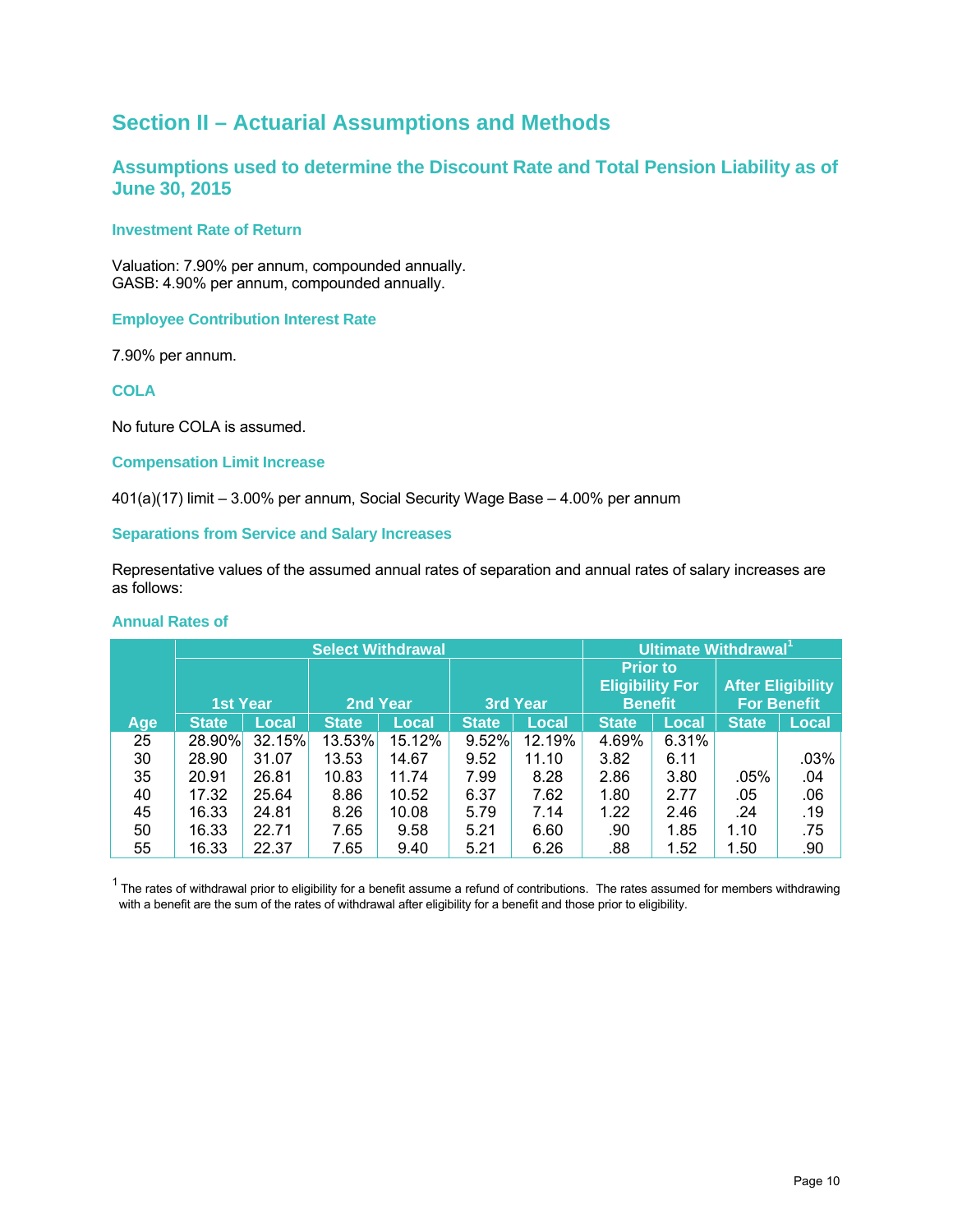#### **Annual Rates of**

|     |              | <b>Service</b><br><b>Retirement</b> | <b>Salary</b><br><b>Increases</b> |                                 |  |  |  |  |  |  |
|-----|--------------|-------------------------------------|-----------------------------------|---------------------------------|--|--|--|--|--|--|
| Age | <b>State</b> | <b>Local</b>                        | <b>FY2012 to</b><br><b>FY2021</b> | <b>FY2022 and</b><br>thereafter |  |  |  |  |  |  |
| 20  |              |                                     | 4.65%                             | 5.65%                           |  |  |  |  |  |  |
| 25  |              |                                     | 4.40                              | 5.40                            |  |  |  |  |  |  |
| 30  |              |                                     | 4.15                              | 5.15                            |  |  |  |  |  |  |
| 35  |              |                                     | 3.90                              | 4.90                            |  |  |  |  |  |  |
| 40  |              |                                     | 3.65                              | 4.65                            |  |  |  |  |  |  |
| 45  |              |                                     | 3.40                              | 4.40                            |  |  |  |  |  |  |
| 50  |              |                                     | 3.15                              | 4.15                            |  |  |  |  |  |  |
| 55  | 17.50%       | 11.70%                              | 2.90                              | 3.90                            |  |  |  |  |  |  |
| 60  | 9.00         | 7.80                                | 2.65                              | 3.65                            |  |  |  |  |  |  |
| 65  | 18.00        | 16.54                               | 2.15                              | 3.15                            |  |  |  |  |  |  |
| 69  | 15.00        | 11.55                               | 2.15                              | 3.15                            |  |  |  |  |  |  |

#### **Annual Rates of**

|    | <b>Ordinary</b><br>Death <sup>2</sup> |       |            |              | <b>Accidental</b><br><b>Death</b> |              | <b>Ordinary</b><br><b>Disability</b> | <b>Accidental</b><br><b>Disability</b> |              |        |
|----|---------------------------------------|-------|------------|--------------|-----------------------------------|--------------|--------------------------------------|----------------------------------------|--------------|--------|
|    | <b>State</b>                          |       | Local      |              | <b>State</b>                      | <b>Local</b> | <b>State</b>                         | Local                                  | <b>State</b> | Local  |
|    | <b>Men</b>                            | Women | <b>Men</b> | <b>Women</b> |                                   |              |                                      |                                        |              |        |
| 25 | .04%                                  | .02%  | .04%       | .02%         | 0.001%                            | 0.001%       | .01%                                 |                                        | 0.001%       | 0.002% |
| 30 | .04                                   | .02   | .04        | .02          | 0.001                             | 0.001        | .10                                  | $.07\%$                                | 0.003        | 0.004  |
| 35 | .06                                   | .03   | .06        | .02          | 0.001                             | 0.001        | .24                                  | .22                                    | 0.009        | 0.004  |
| 40 | .09                                   | .05   | .10        | .04          | 0.001                             | 0.001        | .34                                  | .30                                    | 0.017        | 0.009  |
| 45 | .12                                   | .07   | .13        | .06          | 0.001                             | 0.001        | .51                                  | .36                                    | 0.019        | 0.013  |
| 50 | .17                                   | .11   | .19        | .09          | 0.001                             | 0.001        | .58                                  | .51                                    | 0.029        | 0.016  |
| 55 | .25                                   | .17   | .26        | .14          | 0.001                             | 0.001        | .70                                  | .69                                    | 0.039        | 0.022  |
| 60 | .36                                   | .25   | .40        | .21          | 0.001                             | 0.001        | 1.23                                 | .89                                    | 0.041        | 0.025  |
| 65 | .59                                   | .39   | .65        | .33          | 0.001                             | 0.001        | 1.49                                 | 1.10                                   | 0.061        | 0.027  |
| 69 | .81                                   | .54   | .86        | .47          | 0.001                             | 0.001        | 1.77                                 | 1.31                                   | 0.062        | 0.029  |

 $^2$  RP-2000 Employee Preretirement Mortality Table for male and female active participants. For State, mortality tables are set back 3 years for males and 5 years for females. For Employees of Local employers, mortality tables are set back 2 years for males and 7 years for females. In addition, the tables provide for future improvements in mortality from the base year of 2012 using a generational approach based on Projection Scale AA. Rates shown above are unadjusted for Projection Scale AA.

#### **Prosecutors Part (Chapter 366, P.L. 2001)**

This legislation introduced special retirement eligibility for certain benefits. The valuation used the following annual rates of service retirement:

|     | <b>Less than 20 Years</b> |          |                 | <b>25 or More Years</b> |              |              |  |
|-----|---------------------------|----------|-----------------|-------------------------|--------------|--------------|--|
| Age | <b>State</b>              | Local    | <b>20 Years</b> | 21 to 24 Years          | <b>State</b> | <b>Local</b> |  |
| 40  | $0.00\%$                  | $0.00\%$ | 2.50%           | $0.00\%$                | 23.10%       | 15.40%       |  |
| 45  | 0.00                      | 0.00     | 2.50            | 0.00                    | 23.10        | 15.40        |  |
| 50  | 0.00                      | 0.00     | 3.75            | 0.00                    | 23.10        | 15.40        |  |
| 55  | 2.59                      | 3.06     | 5.00            | 0.00                    | 26.22        | 17.48        |  |
| 60  | 2.63                      | 3.06     | 5.00            | 0.00                    | 34.17        | 22.78        |  |
| 65  | 2.63                      | 3.06     | 37.50           | 0.00                    | 100.00       | 100.00       |  |
| 69  | 2.63                      | 3.06     | 37.50           | 0.00                    | 100.00       | 100.00       |  |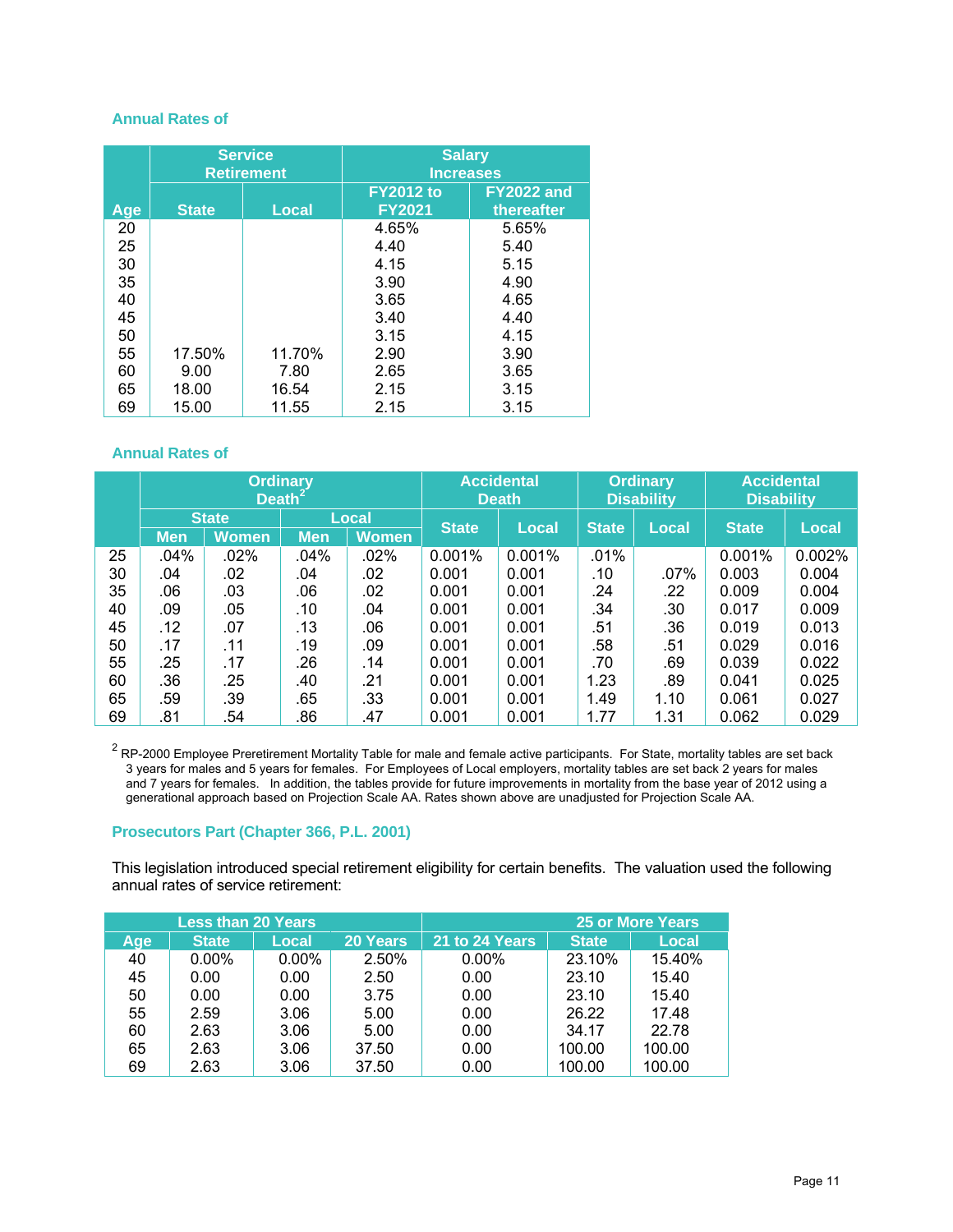#### **Deaths After Retirement**

The RP-2000 Combined Healthy Male and Female Mortality Tables (set back 1 year for males and females) for service retirement and beneficiaries of former members. The RP-2000 Disabled Mortality Tables (set back 3 years for males and set back 1 year for females) are used to value disabled retirees. In addition, the tables for service retirement and beneficiaries of former members provide for future improvements in mortality from the base year of 2012 using a generational approach based on Projection Scale AA. Illustrative rates of mortality unadjusted for Projection Scale AA are shown below:

|     |            | <b>Service Retirements</b> |     | <b>Disability Retirements</b> |       |  |
|-----|------------|----------------------------|-----|-------------------------------|-------|--|
| Age | <b>Men</b> | <b>Women</b>               | Age | <b>Men</b>                    | Women |  |
| 55  | 0.32%      | 0.24%                      | 35  | 2.26%                         | 0.75% |  |
| 60  | 0.60       | 0.44                       | 40  | 2.26                          | 0.75  |  |
| 65  | 1.13       | 0.86                       | 45  | 2.26                          | 0.75  |  |
| 70  | 1.98       | 1.49                       | 50  | 2.51                          | 1.06  |  |
| 75  | 3.39       | 2.55                       | 55  | 3.16                          | 1.55  |  |
| 80  | 5.79       | 4.15                       | 60  | 3.80                          | 2.08  |  |
| 85  | 9.98       | 6.95                       | 65  | 4.50                          | 2.66  |  |

#### **Marriage**

Husbands are assumed to be 3 years older than wives. Among the active population, 100% of participants are assumed married.

#### **Valuation Method**

Projected Unit Credit Method. This method essentially funds the System's benefits accrued to the valuation date. Experience gains or losses are recognized in future accrued liability contributions. In accordance with Chapter 78, P.L. 2011, beginning with the July 1, 2010 actuarial valuation, the accrued liability contribution shall be computed so that if the contribution is paid annually in level dollars, it will amortize the unfunded accrued liability over an open 30 year period. Beginning with the July 1, 2019 actuarial valuation, the accrued liability contribution shall be computed so that if the contribution is paid annually in level dollars it will amortize the unfunded accrued liability over a closed 30 year period (i.e., for each subsequent actuarial valuation, the amortization period shall decrease by one year). Beginning with the July 1, 2029 actuarial valuation when the remaining amortization period reaches 20 years, any increase or decrease in the unfunded accrued liability as a result of actuarial losses or gains for subsequent valuation years shall serve to increase or decrease, respectively, the amortization period for the unfunded accrued liability, unless an increase in the amortization period will cause it to exceed 20 years. If an increase in the amortization period as a result of actuarial losses for a valuation year would exceed 20 years, the accrued liability contribution shall be computed for the valuation year using a 20 year amortization period.

#### **Receivable Contributions**

State contributions expected to be paid the June  $30<sup>th</sup>$  following the valuation date are discounted by the valuation interest rate of 7.90% to the valuation date.

Local contributions expected to be paid the April  $1<sup>st</sup>$ , following the valuation are discounted by the valuation interest rate of 7.90% to the valuation date.

#### **Asset Valuation Method**

A five year average of market values with write-up was used. This method takes into account appreciation (depreciation) in investments in order to smooth asset values by averaging the excess of the actual over the expected income, on a market value basis, over a five-year period.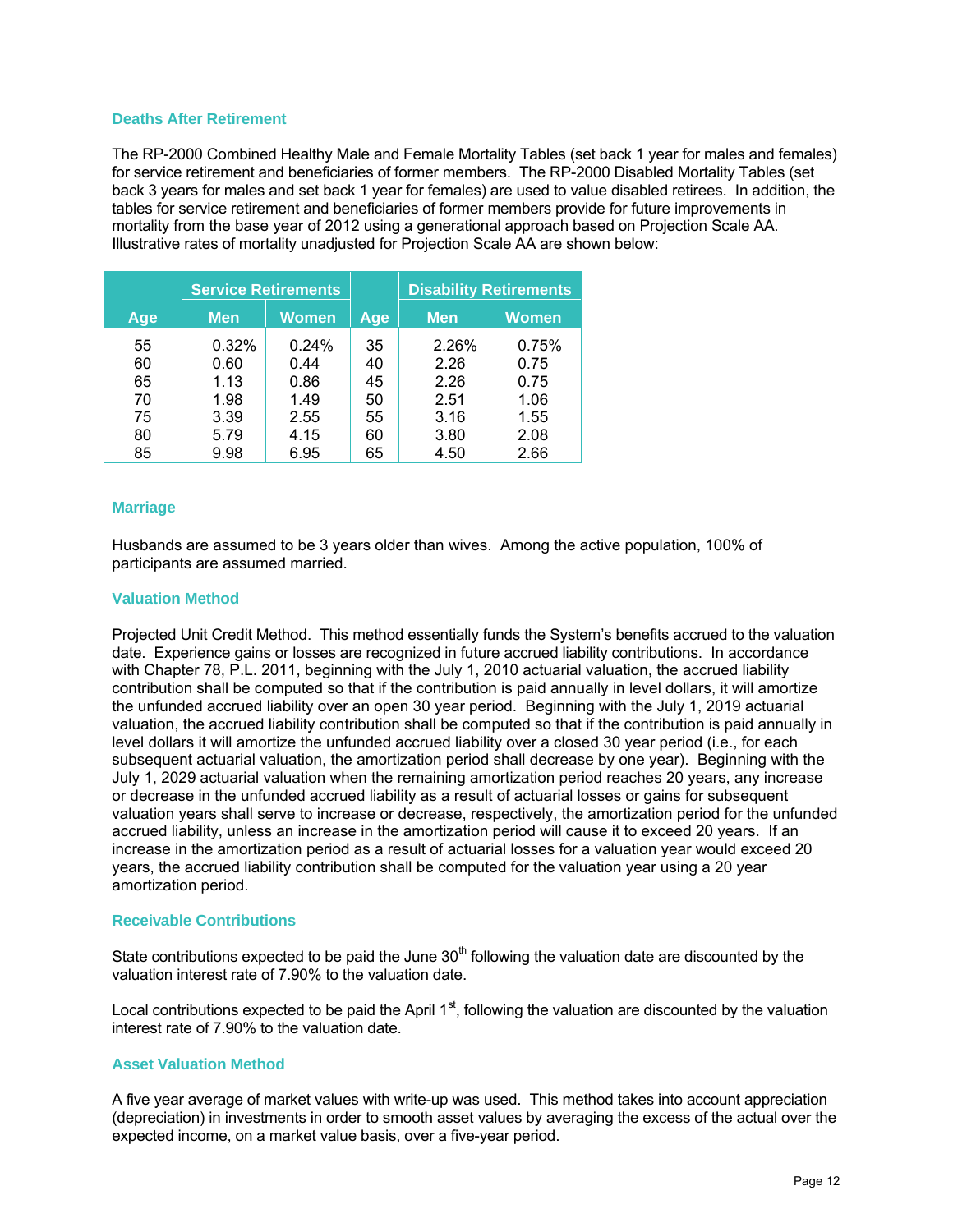#### **Assumptions used to determine the Discount Rate and Total Pension Liability as of June 30, 2016**

#### **Interest Rate**

Valuation: 7.65% per annum, compounded annually. GASB: 3.98% per annum, compounded annually.

#### **Employee Contribution Interest Rate**

7.65% per annum.

**COLA** 

No future COLA is assumed.

#### **Compensation Limit Increase**

401(a)(17) limit - 3.00% per annum, Social Security Wage Base – 4.00% per annum

#### **Separations from Service and Salary Increases**

Representative values of the assumed annual rates of separation and annual rates of salary increases are as follows:

#### **Annual Rates of**

|     |                 |              |              | <b>Select Withdrawal</b> |              |        | Ultimate Withdrawal <sup>1</sup>                            |              |                                                |              |
|-----|-----------------|--------------|--------------|--------------------------|--------------|--------|-------------------------------------------------------------|--------------|------------------------------------------------|--------------|
|     | <b>1st Year</b> |              | 2nd Year     |                          | 3rd Year     |        | <b>Prior to</b><br><b>Eligibility For</b><br><b>Benefit</b> |              | <b>After Eligibility</b><br><b>For Benefit</b> |              |
| Age | <b>State</b>    | <b>Local</b> | <b>State</b> | Local                    | <b>State</b> | Local  | <b>State</b>                                                | <b>Local</b> | <b>State</b>                                   | <b>Local</b> |
| 20  | 28.90%          | 40.19%       | 13.53%       | 15.12%                   | 9.52%        | 12.19% | 4.48%                                                       | 6.31%        |                                                |              |
| 25  | 36.12           | 40.19        | 13.53        | 15.12                    | 9.52         | 12.19  | 4.69                                                        | 6.31         |                                                |              |
| 30  | 36.12           | 38.84        | 13.53        | 14.67                    | 9.52         | 13.32  | 3.82                                                        | 6.11         |                                                | .03%         |
| 35  | 26.14           | 33.51        | 10.83        | 11.74                    | 7.99         | 10.77  | 2.86                                                        | 3.99         | $.05\%$                                        | .03          |
| 40  | 21.66           | 32.05        | 8.86         | 10.52                    | 6.37         | 10.66  | 1.80                                                        | 2.91         | .05                                            | .05          |
| 45  | 20.41           | 31.01        | 8.26         | 10.08                    | 5.79         | 10.36  | 1.22                                                        | 2.46         | .24                                            | .16          |
| 50  | 20.41           | 28.39        | 7.65         | 9.58                     | 5.21         | 9.57   | .90                                                         | 1.94         | 1.10                                           | .64          |
| 55  | 20.41           | 27.96        | 7.65         | 9.40                     | 5.21         | 9.08   | .88                                                         | 1.60         | 1.43                                           | .77          |
| 60  | 20.41           | 22.37        | 7.65         | 9.40                     | 5.21         | 6.84   | .88                                                         | 1.52         | .90                                            | .77          |

 $1$  The rates of withdrawal prior to eligibility for a benefit assume a refund of contributions. The rates assumed for members withdrawing with a benefit are the sum of the rates of withdrawal after eligibility for a benefit and those prior to eligibility.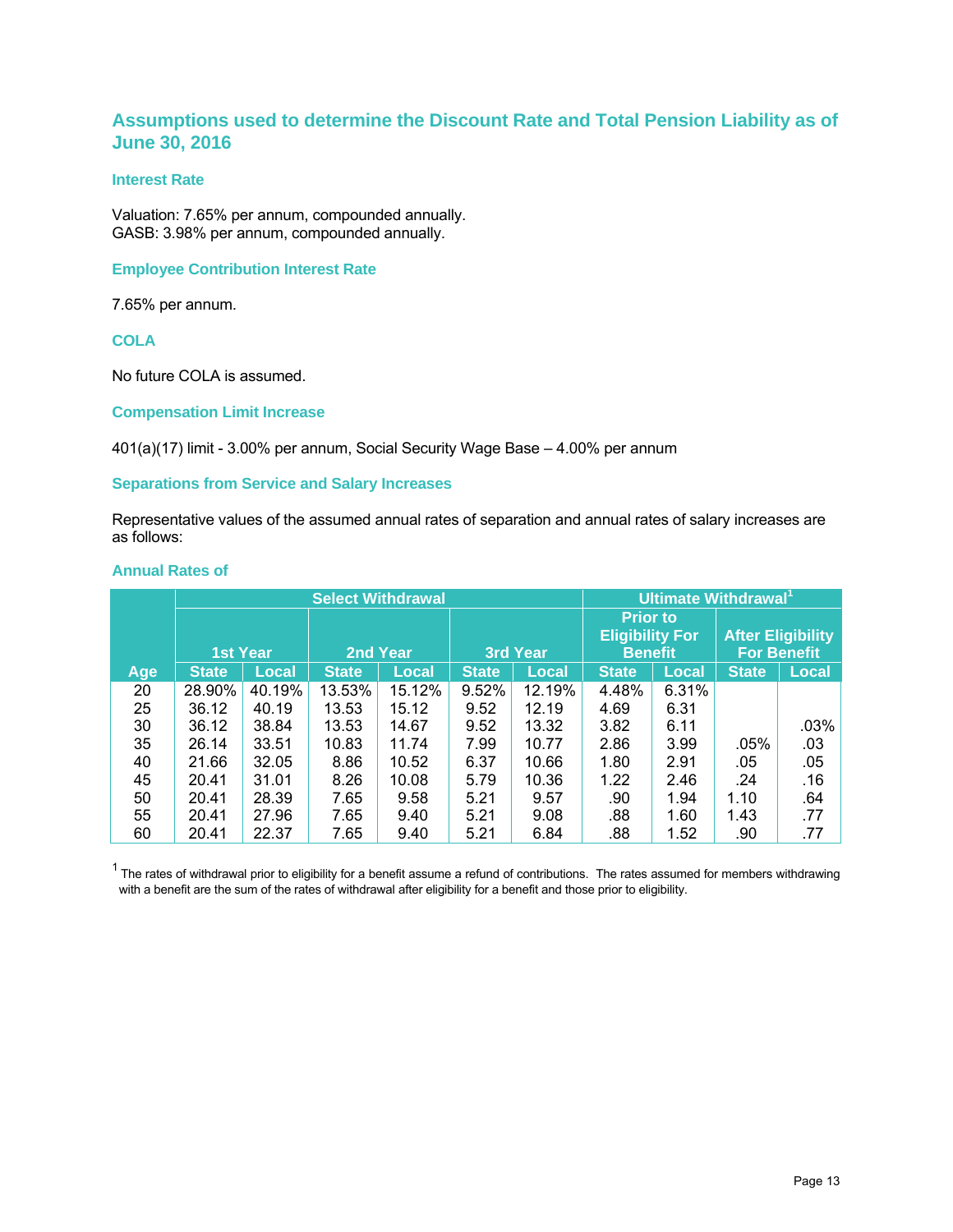#### **Annual Rates of**

|     |              | <b>Service</b><br><b>Retirement</b> | <b>Salary Increases Effective as</b><br>of July 1, 2016 |                                 |  |  |
|-----|--------------|-------------------------------------|---------------------------------------------------------|---------------------------------|--|--|
| Age | <b>State</b> | <b>Local</b>                        | <b>FY2016 to</b><br><b>FY2026</b>                       | <b>FY2026 and</b><br>thereafter |  |  |
| 20  |              |                                     | 4.15%                                                   | 5.15%                           |  |  |
| 25  |              |                                     | 3.90                                                    | 4.90                            |  |  |
| 30  |              |                                     | 3.65                                                    | 4.65                            |  |  |
| 35  |              |                                     | 3.40                                                    | 4.40                            |  |  |
| 40  |              |                                     | 3.15                                                    | 4.15                            |  |  |
| 45  |              |                                     | 2.90                                                    | 3.90                            |  |  |
| 50  |              |                                     | 2.65                                                    | 3.65                            |  |  |
| 55  | 17.50%       | 11.70%                              | 2.40                                                    | 3.40                            |  |  |
| 60  | 9.00         | 7.80                                | 2.15                                                    | 3.15                            |  |  |
| 65  | 16.20        | 16.54                               | 1.65                                                    | 2.65                            |  |  |
| 69  | 15.00        | 11.55                               | 1.65                                                    | 2.65                            |  |  |

#### **Annual Rates of**

|     | <b>Ordinary</b><br>Death <sup>2</sup> |               |             | <b>Accidental</b><br><b>Death</b> |              | <b>Ordinary</b><br><b>Disability</b> |              | <b>Accidental</b><br><b>Disability</b> |              |              |
|-----|---------------------------------------|---------------|-------------|-----------------------------------|--------------|--------------------------------------|--------------|----------------------------------------|--------------|--------------|
| Age |                                       | <b>State</b>  |             | Local                             |              |                                      |              |                                        |              |              |
|     | <b>Male</b>                           | <b>Female</b> | <b>Male</b> | <b>Female</b>                     | <b>State</b> | <b>Local</b>                         | <b>State</b> | <b>Local</b>                           | <b>State</b> | <b>Local</b> |
| 20  | .03%                                  | $.02\%$       | .03%        | .02%                              | 0.001%       | 0.001%                               | 0.005%       |                                        | 0.001%       | 0.001%       |
| 25  | .04                                   | .02           | .04         | .02                               | 0.001        | 0.001                                | 0.006        |                                        | 0.001        | 0.002        |
| 30  | .04                                   | .02           | .04         | .02                               | 0.001        | 0.001                                | 0.097        | 0.060%                                 | 0.004        | 0.004        |
| 35  | .05                                   | .03           | .06         | .02                               | 0.001        | 0.001                                | 0.216        | 0.189                                  | 0.011        | 0.005        |
| 40  | .08                                   | .05           | .10         | .04                               | 0.001        | 0.001                                | 0.304        | 0.269                                  | 0.020        | 0.012        |
| 45  | .11                                   | .08           | .13         | .06                               | 0.001        | 0.001                                | 0.410        | 0.363                                  | 0.023        | 0.017        |
| 50  | .16                                   | .12           | .19         | .09                               | 0.001        | 0.001                                | 0.462        | 0.434                                  | 0.035        | 0.021        |
| 55  | .23                                   | .18           | .26         | .14                               | 0.001        | 0.001                                | 0.559        | 0.587                                  | 0.047        | 0.026        |
| 60  | .33                                   | .28           | .40         | .21                               | 0.001        | 0.001                                | 0.987        | 0.759                                  | 0.041        | 0.030        |
| 65  | .54                                   | .43           | .65         | .33                               | 0.001        | 0.001                                | 1.190        | 0.932                                  | 0.061        | 0.027        |
| 69  | .76                                   | .58           | .86         | .47                               | 0.001        | 0.001                                | 1.417        | 1.110                                  | 0.062        | 0.027        |

<sup>2</sup> RP-2000 Employee Preretirement Mortality Table for male and female active participants. For State, mortality tables are set back 4 years for males and 4 years for females. For Employees of Local employers, mortality tables are set back 2 years for males and 7 years for females. In addition, the tables provide for future improvements in mortality from the base year of 2013 using a generational approach based on Conduent Modified MP-2014. Rates shown above are unadjusted for Conduent Modified MP-2014.

#### **Prosecutors Part (Chapter 366, P.L. 2001)**

This legislation introduced special retirement eligibility for certain benefits. The valuation used the following annual rates of service retirement:

|     | <b>Less than 20 Years</b> |          |          | <b>25 or More Years</b> |              |              |  |
|-----|---------------------------|----------|----------|-------------------------|--------------|--------------|--|
| Age | <b>State</b>              | Local    | 20 Years | 21 to 24 Years          | <b>State</b> | <b>Local</b> |  |
| 40  | $0.00\%$                  | $0.00\%$ | 2.50%    | $0.00\%$                | 23.10%       | 19.25%       |  |
| 45  | 0.00                      | 0.00     | 2.50     | 0.00                    | 23.10        | 19.25        |  |
| 50  | 0.00                      | 0.00     | 3.75     | 0.00                    | 23.10        | 19.25        |  |
| 55  | 2.59                      | 3.06     | 5.00     | 0.00                    | 26.22        | 21.85        |  |
| 60  | 2.63                      | 3.06     | 5.00     | 0.00                    | 34.17        | 28.48        |  |
| 65  | 2.63                      | 3.06     | 37.50    | 0.00                    | 100.00       | 100.00       |  |
| 69  | 2.63                      | 3.06     | 37.50    | 0.00                    | 100.00       | 100.00       |  |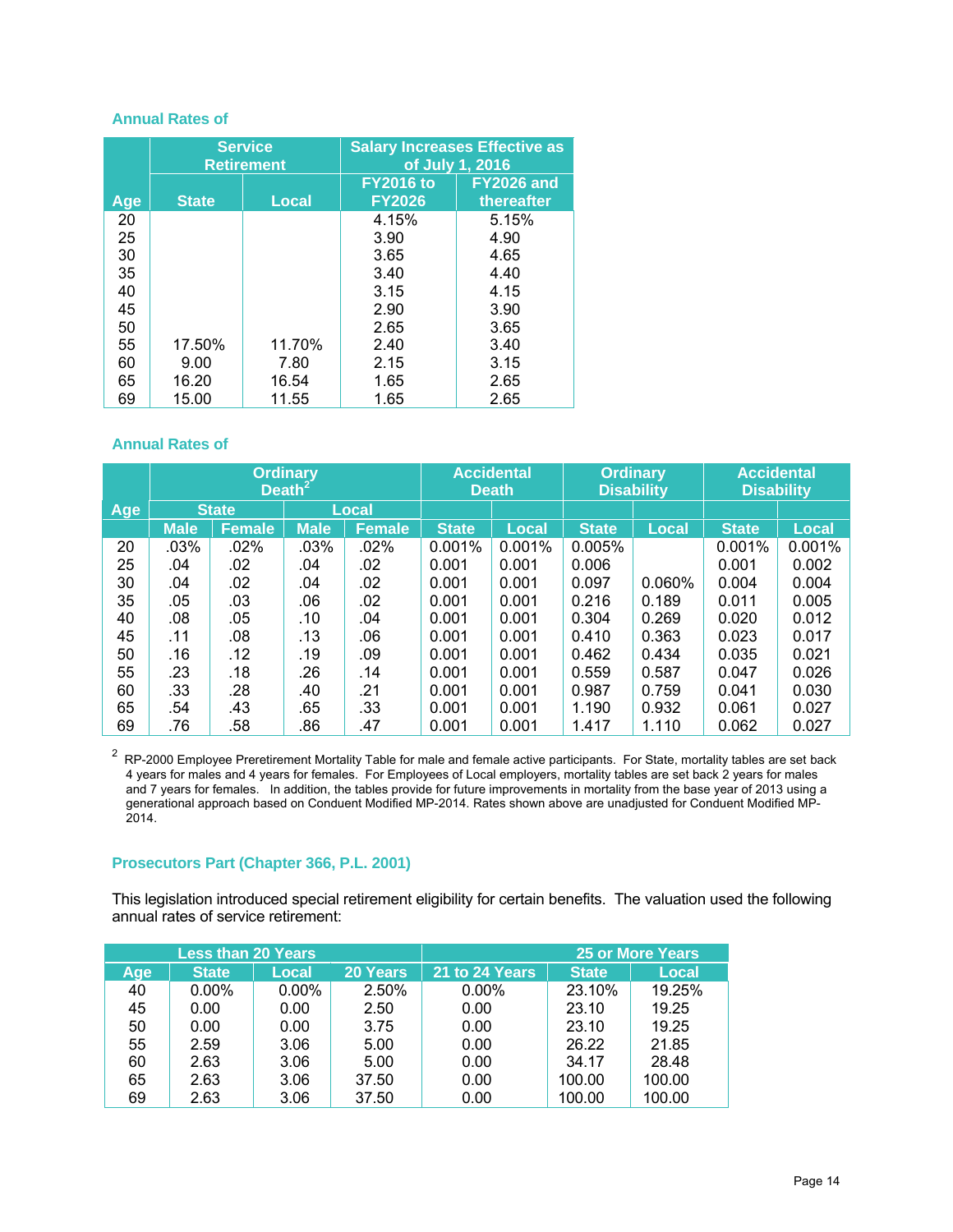#### **Deaths After Retirement**

The RP-2000 Combined Healthy Male and Female Mortality Tables (set back 1 year for males and females) for service retirement and beneficiaries of former members and a one year static projection based on mortality improvement scale AA. The RP-2000 Disabled Mortality Tables (set back 3 years for males and set forward 1 year for females) are used to value disabled retirees. In addition, the tables for service retirement and beneficiaries of former members provide for future improvements in mortality from the base year of 2013 using a generational approach based on the Conduent Modified 2014 projection scale. Illustrative rates of mortality unadjusted for the Conduent Modified 2014 projection scale are shown below:

|     | <b>Service Retirements</b> |       |     | <b>Disability Retirements</b> |              |  |
|-----|----------------------------|-------|-----|-------------------------------|--------------|--|
| Age | <b>Men</b>                 | Women | Age | <b>Men</b>                    | <b>Women</b> |  |
| 55  | 0.31%                      | 0.24% | 35  | 2.26%                         | 0.75%        |  |
| 60  | 0.59                       | 0.44  | 40  | 2.26                          | 0.75         |  |
| 65  | 1.11                       | 0.86  | 45  | 2.26                          | 0.82         |  |
| 70  | 1.95                       | 1.48  | 50  | 2.51                          | 1.25         |  |
| 75  | 3.34                       | 2.53  | 55  | 3.16                          | 1.76         |  |
| 80  | 5.73                       | 4.12  | 60  | 3.80                          | 2.29         |  |
| 85  | 9.91                       | 6.90  | 65  | 4.50                          | 2.96         |  |

#### **Marriage**

Husbands are assumed to be 3 years older than wives. Among the active population, 100% of participants are assumed married.

#### **Valuation Method**

Projected Unit Credit Method. This method essentially funds the System's benefits accrued to the valuation date. Experience gains or losses are recognized in future accrued liability contributions. In accordance with Chapter 78, P.L. 2011, beginning with the July 1, 2010 actuarial valuation, the accrued liability contribution shall be computed so that if the contribution is paid annually in level dollars, it will amortize the unfunded accrued liability over an open 30 year period. Beginning with the July 1, 2019 actuarial valuation, the accrued liability contribution shall be computed so that if the contribution is paid annually in level dollars it will amortize the unfunded accrued liability over a closed 30 year period (i.e., for each subsequent actuarial valuation, the amortization period shall decrease by one year). Beginning with the July 1, 2029 actuarial valuation when the remaining amortization period reaches 20 years, any increase or decrease in the unfunded accrued liability as a result of actuarial losses or gains for subsequent valuation years shall serve to increase or decrease, respectively, the amortization period for the unfunded accrued liability, unless an increase in the amortization period will cause it to exceed 20 years. If an increase in the amortization period as a result of actuarial losses for a valuation year would exceed 20 years, the accrued liability contribution shall be computed for the valuation year using a 20 year amortization period.

#### **Receivable Contributions**

State contributions expected to be paid the June  $30<sup>th</sup>$  following the valuation date are discounted by the valuation interest rate of 7.65% to the valuation date.

Local contributions expected to be paid the April  $1<sup>st</sup>$ , following the valuation are discounted by the valuation interest rate of 7.65% to the valuation date.

#### **Asset Valuation Method**

A five year average of market values with write-up was used. This method takes into account appreciation (depreciation) in investments in order to smooth asset values by averaging the excess of the actual over the expected income, on a market value basis, over a five-year period.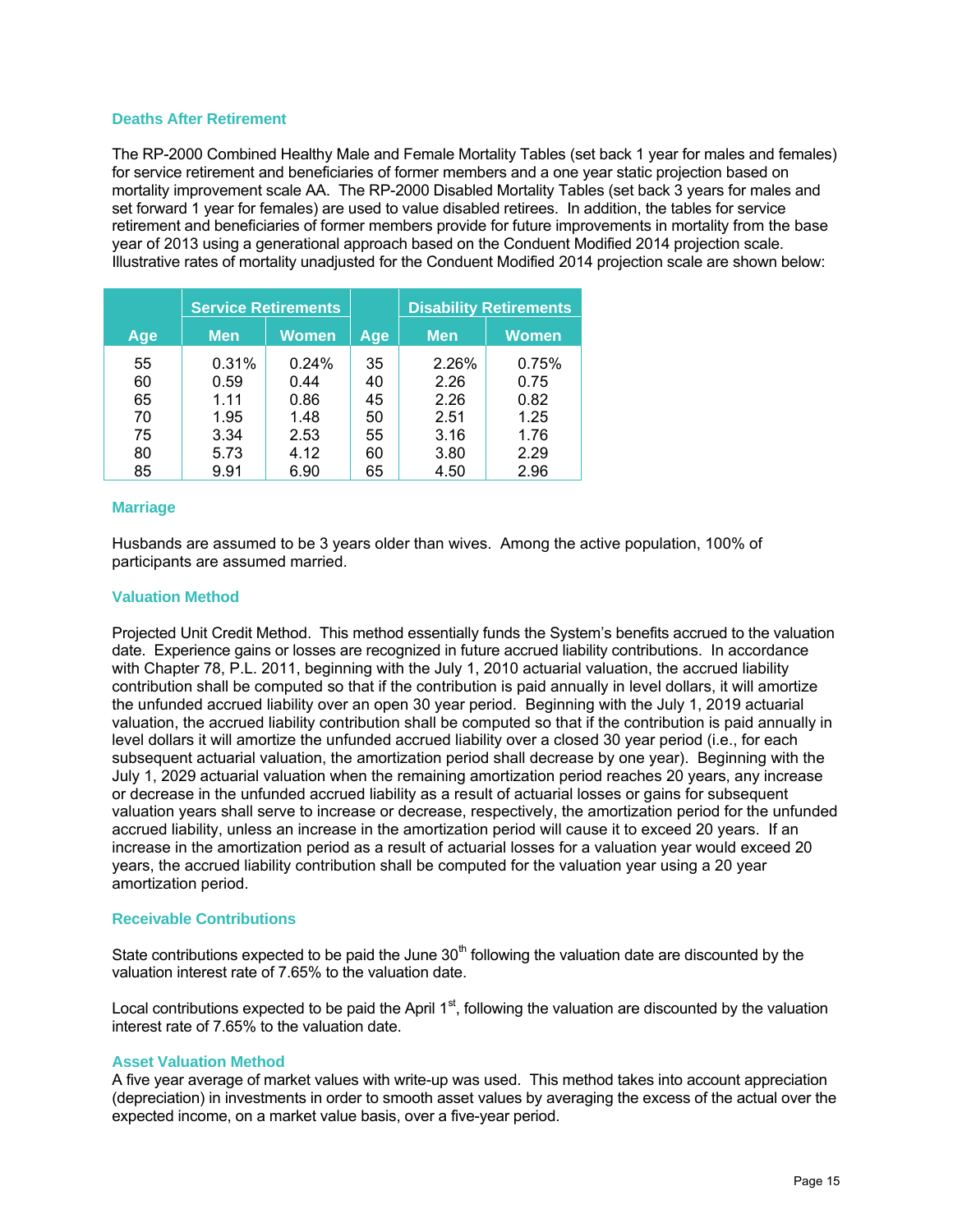## **Section III – Summary of Plan Provisions**

#### **1. Definitions**

#### **Final Compensation (FC)**

Average annual compensation for the three years of creditable service immediately preceding retirement or the highest three fiscal years of membership service. Effective June 30, 1996, Chapter 113, P.L. 1997 provided that the amount of compensation used for employer and member contributions and benefits under the program cannot exceed the compensation limitation of Section 401(a)(17) of the Internal Revenue Code. Chapter 103, P.L. 2007 provides that for Class D, Class E, Class F and Class G members, the amount of compensation used for employer and member contributions and benefits under the System cannot exceed the annual maximum wage contribution base for Social Security, pursuant to the Federal Insurance Contributions Act. Chapter 1, P.L. 2010 provides that for Class F and Class G members FC is the average annual compensation for the five years of creditable service immediately preceding retirement or the highest five fiscal years of membership service.

#### **Accumulated Deductions**

Sum of all required amounts deducted from the compensation of a member or contributed by him.

#### **Class B Member**

Any member who was hired prior to July 1, 2007.

#### **Class D Member**

Any member who was hired on or after July 1, 2007 but prior to November 2, 2008.

#### **Class E Member**

Any member who was hired after November 1, 2008 but prior to May 22, 2010.

#### **Class F Member**

Any member who was hired on or after May 22, 2010 but prior to June 28, 2011.

#### **Class G Member**

Any member who was hired on or after June 28, 2011.

#### 2. Benefits<sup>1</sup>

#### **Service Retirement**

Eligible at age 60. Benefit equals a member annuity plus an employer pension, which together, equal 1/55th of FC for each year of service. Chapter 89, P.L. 2008 changed the eligibility age to age 62 for Class E members, Chapter 1, P.L. 2010 changed the eligibility age to age 62 for Class F members and changed the basic accrual rate from 1/55<sup>th</sup> to 1/60<sup>th</sup> of FC for each year of service for Class F and Class G members and Chapter 78, P.L. 2011 changed the eligibility age to age 65 for Class G members.

#### **Ordinary Disability Retirement**

Eligible after 10 years of service. Benefit equals a member annuity plus an employer pension which, together, equal 1.64% of FC for each year of service; minimum benefit of 43.6% of FC. Class F and Class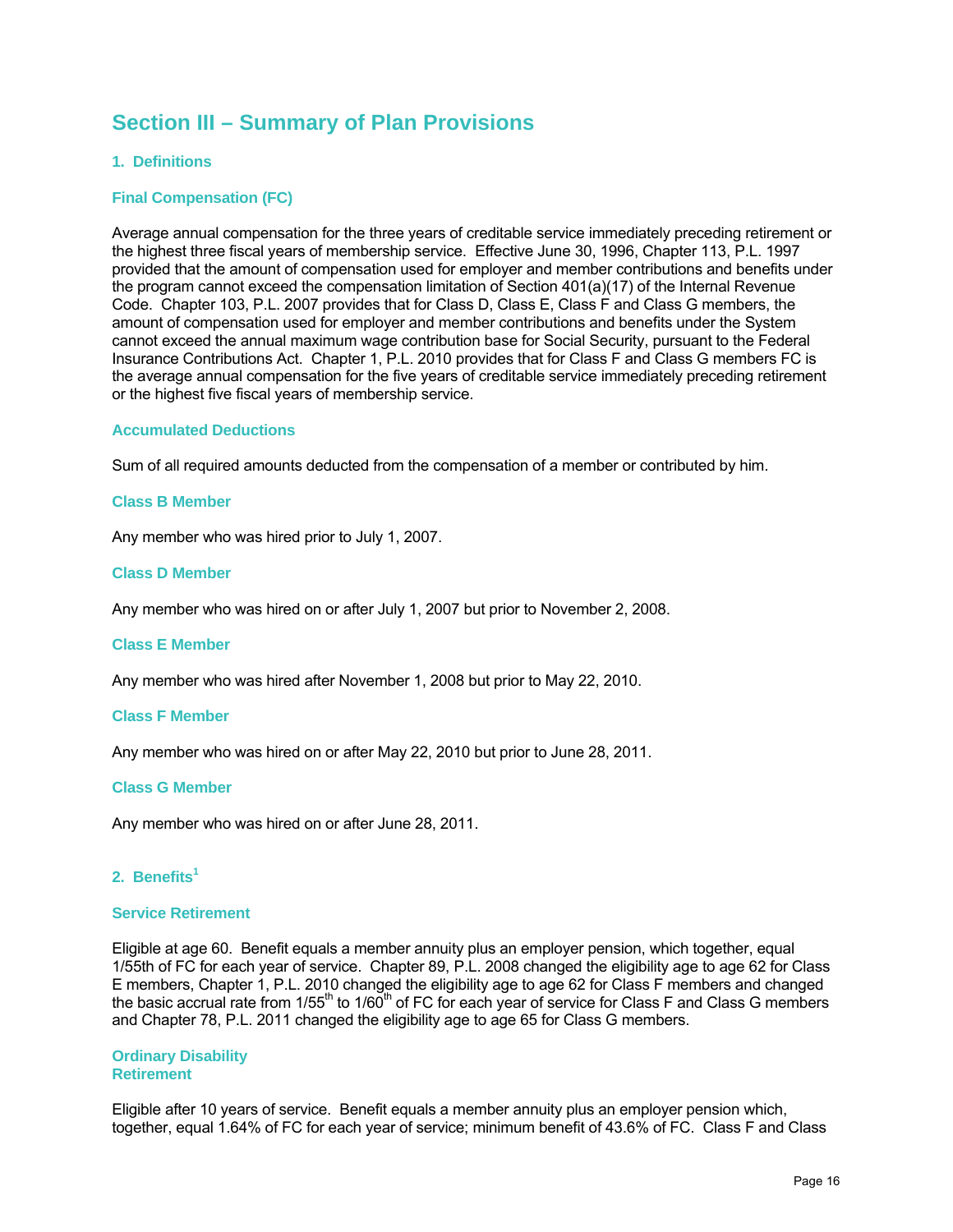G members are not eligible for an Ordinary Disability Retirement benefit in accordance with Chapter 3, P.L. 2010.

#### **Accidental Disability**

Eligible upon total and permanent disability prior to age 65 as a result of a duty injury. Benefit equals a member annuity plus an employer pension which, together, equal 72.7% of contributory compensation at the date of injury. Class F and Class G members are not eligible for an Accidental Disability Retirement benefit in accordance with Chapter 3, P.L. 2010.

#### **Lump Sum Withdrawal**

Eligible upon service termination prior to age 60 (age 62 for Class E and Class F members and age 65 for Class G members) and prior to 10 years of service. Benefit equals refund of accumulated deductions plus, if the member has completed three years of service, interest allowed thereon.

#### **Vested Retirement**

Eligible after 10 years of service. Benefit equals the lump sum benefit described above or a deferred retirement benefit, commencing at age 60 (age 62 for Class E and Class F members and age 65 for Class G members), equal to the service retirement benefit based on service and FC at date of termination.

#### **Early Retirement**

Eligible after 25 years of service (30 years of service for Class G members). Benefit equals the lump sum benefit described above or the vested benefit reduced by 1/4 percent for each month the retirement date precedes age 55. Chapter 103, P.L. 2007 provides that for Class D members, the reduction shall be 1/12 percent for each month (up to 60 months) the retirement date precedes age 60 plus 1/4 percent for each month the retirement date precedes age 55. Chapter 89, P.L. 2008 and Chapter 1, P.L. 2010 provides that for Class E and Class F members, the reduction shall be 1/12 percent for each month (up to 84 months) the retirement date precedes age 62 plus 1/4 percent for each month the retirement date precedes age 55. Chapter 78, P.L. 2011 provides that for Class G members, the reduction shall be 1/4 percent for each month the retirement date precedes age 65.

 $1$  Special benefits for veterans, law enforcement officers, legislators, prosecutors and workers compensation judges are summarized at the end of this section.

#### **Ordinary Death (Insured)**

#### Before Retirement

Eligible if active. Benefit equals accumulated deductions with interest plus an amount equal to 1-1/2 times contributory compensation at date of death.

#### After Retirement - Before Age 60

Eligible if disabled or vested terminated. Benefit equals 1-1/2 times last contributory compensation if disabled, accumulated deductions only if vested terminated.

#### After Retirement - After Age 60 or Early Retirement

Eligible after early retirement or after attainment of age 60 for other types of retirement (if not disabled, 10 years of service credit required on members enrolling after July 1, 1971). Benefit equals 3/16 of last contributory compensation.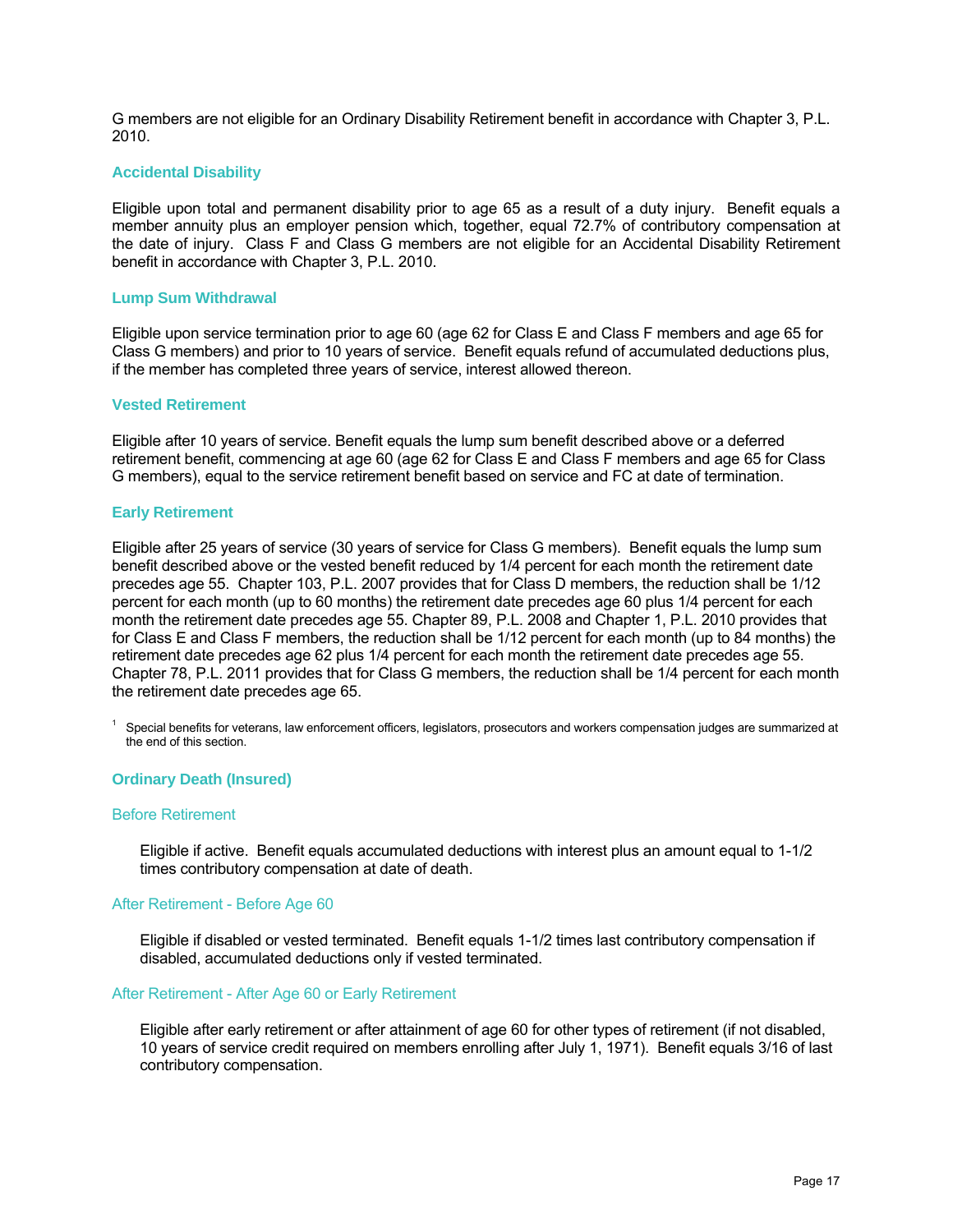#### **Voluntary Death Benefit**

An additional, employee-paid, death benefit is also available through the purchase of group insurance with an outside carrier.

#### **Accidental Death**

Eligible upon death resulting during performance of duty. Benefit varies as follows:

#### Widow(er)

50% of contributory compensation paid as pension.

#### Child(ren)

No spouse - 20% (1 child), 35% (2 children), 50% (3 or more children) of contributory compensation paid as pension to age 18 or life if disabled.

#### Surviving dependent parent

No spouse or child - 25% (1 parent) or 40% (2 parents) of contributory compensation paid as pension.

#### No relation above

Accumulated deductions paid to other beneficiary or estate.

In addition the employer-paid lump sum ordinary death benefit is paid.

#### **Optional Benefits**

Various forms of payment of equivalent actuarial value are available to retirees.

#### **Special Benefits**

#### **Veterans**

#### Service Retirement

Eligible if member on January 2, 1955, attains age 60, completes 20 years of service. Benefit equals 54.5% of final contributory compensation (veteran members after January 2, 1955 must attain age 55 with 25 years of service or age 60 with 20 years of service).

#### Chap 220 Benefit

Eligible if age 55 and completes 35 years of service. Benefit equals 1/55th of the compensation for the 12-month period of membership that provides the largest possible benefit multiplied by the member's total years of service.

#### Law Enforcement

#### Service Retirement

Eligible at age 55 after 20 years of service. Benefit equals a member annuity plus an employer pension which, together, equal 2% of final contributory compensation for each of the first 25 years of service plus 1% of such compensation for non-contributory service or service over 25 years plus 1-2/3% for non-law enforcement service.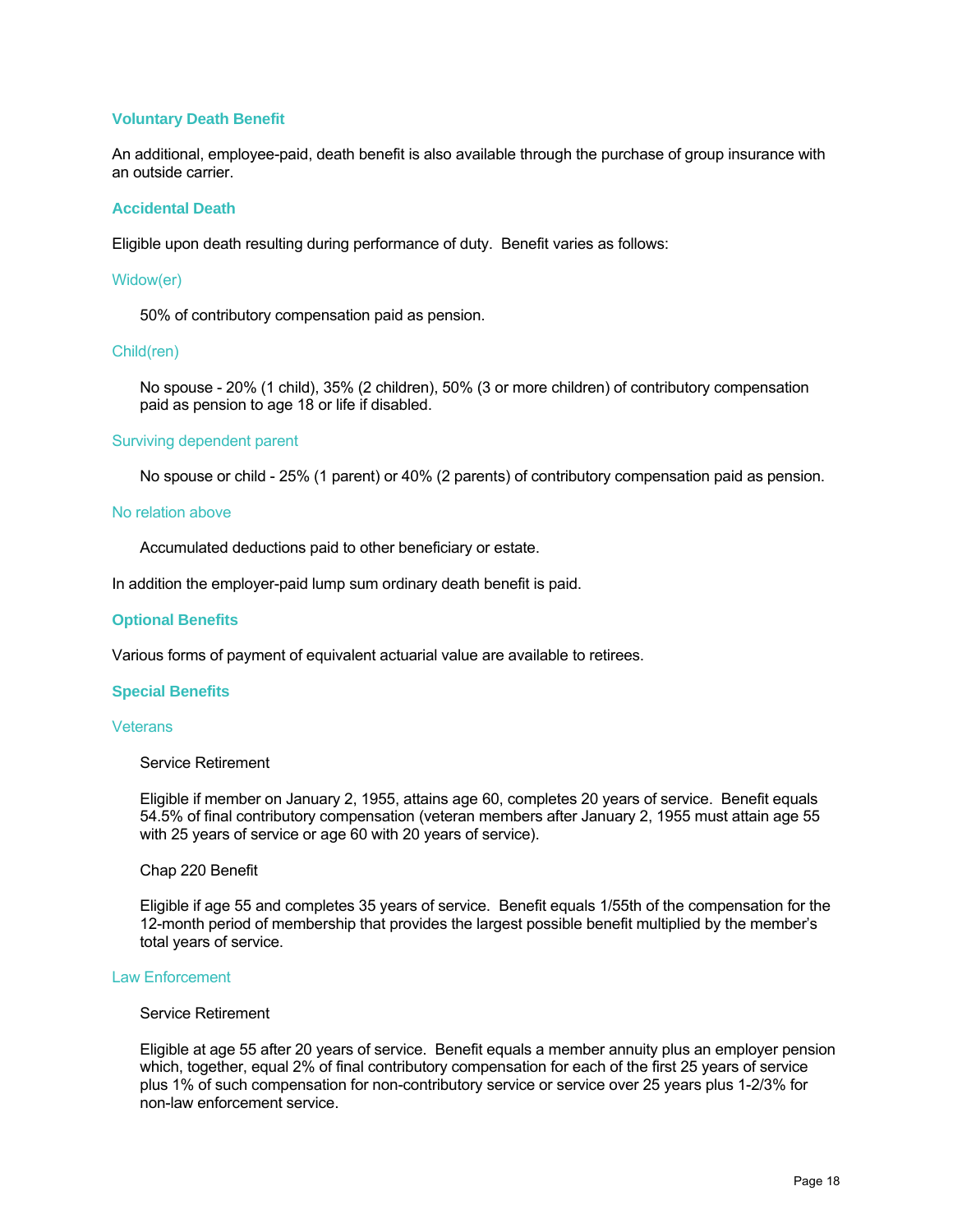Chapter 4, P.L. 2001 Special Retirement

After completion of 25 years of service, an additional retirement benefit equal to 5% of final contributory pay is added to the above service related retirement benefit. There is a maximum total benefit of 70% of final contributory pay.

#### Ordinary Disability

Eligible after 5 years of service. Benefit is the same as for regular members.

Death After Retirement

Eligible upon death after an accidental disability retirement. Benefit is the same as for a regular member with a \$5,000 minimum.

#### **Legislators**

#### Service Retirement

Eligible at age 60 and termination of all public service. Benefit is equal to a member annuity plus an employer pension which, together, equal 3% of final contributory compensation for each year of service to a maximum of 2/3 of final compensation.

#### Vested Retirement

Eligible after 8 years of legislative service. Benefit is a service retirement benefit deferred to age 60 or, alternatively, a lump sum equal to his accumulated deductions.

#### Prosecutors Part (Chapter 366, P.L. 2001)

#### Service Retirement

Eligibility means age 55 or 20 years of credited service. Mandatory retirement at age 70. Benefit is an annual retirement allowance equal to a member annuity plus an employer pension, which together equals the greater of:

- i.  $1/60^{th}$  of FC for each year service; or
- ii. 2% of FC multiplied by years of service up to 30 plus 1% of FC multiplied by years of service over 30; or
- iii. 50% of final contributory compensation if the member has 20 or more years of service.

Chapter 366 also requires that, in addition to the 50% of final contributory compensation benefit, any member as of January 7, 2002 who will have 20 or more years of service and is required to retire upon attaining age 70, shall receive an additional benefit equal to 3% of final contributory compensation for each year of service over 20 years but not over 25 years. Special Retirement

After completion of 25 years of service. The annual retirement benefit is equal to a member annuity plus an employer pension which together equal 65% of final contributory compensation plus 1% of final contributory compensation for each year of service over 25. There is a maximum benefit of 70% of final contributory compensation.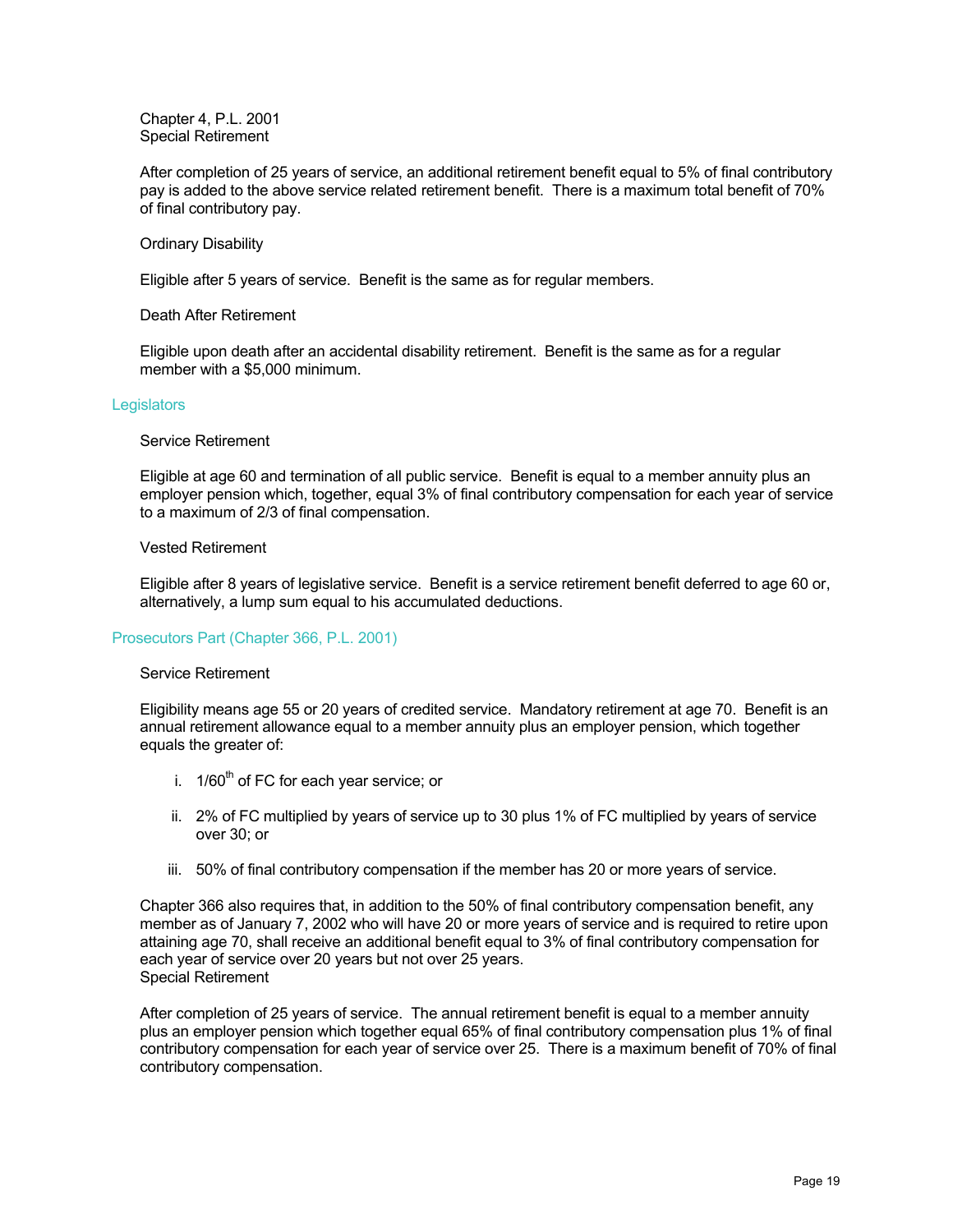#### Vested Termination

Eligible upon termination of service prior to age 55 and after 10 years of Service (but less than 20 years). The benefit is a deferred retirement benefit, commencing at age 55, equal to a member annuity plus an employer pension which together provide a retirement allowance equal to 2% of final contributory compensation multiplied by service up to 30 plus 1% of final contributory compensation multiplied by years of service in excess of 30.

#### Death Benefits

Ordinary Death Benefit – Lump Sum

After retirement but prior to age 55, the benefit is as follows:

- i. For death while a Disabled Retiree the benefit is equal to 1  $\frac{1}{2}$  times Compensation.
- ii. For death while a Deferred Retiree the benefit is equal to his Accumulated Deductions.
- iii. For death while a Retiree who has completed 20 years of Service, the benefit is equal to  $\frac{1}{2}$ times final contributory compensation.

After retirement and after age 55, the benefit payable is equal to  $\frac{1}{2}$  times final contributory

compensation.

Chapter 1, P.L. 2010 closes the Prosecutors Part of the System to new members enrolled on or after May 22, 2010.

Workers Compensation Judges Part (Chapter 259, P.L. 2001)

#### Service Retirement

- A. Mandatory retirement at age 70. Voluntary retirement prior to age 70 as follows:
	- i. Age 70 and 10 years of service as a judge of compensation;
	- ii. Age 65 and 15 years of service as a judge of compensation; or
	- iii. Age 60 and 20 years of as of judge of compensation service.

Benefit is an annual retirement allowance equal to the greater of 75% of final salary or the regular service retirement benefit above.

B. Age 65 while serving as a judge of compensation, 5 consecutive years of service as a judge of compensation and 15 years in the aggregate of public service; or

Age 60 while serving as a judge, 5 consecutive years of service as a judge of compensation and 20 years in the aggregate of public service.

Benefit is an annual retirement allowance equal to the greater of 50% of final salary or the regular service retirement benefit above.

C. Age 60 while serving as a judge of compensation, 5 consecutive years of service as a judge of compensation and 15 years in the aggregate of public service. Benefit is an annual retirement allowance equal to the greater of 2% of final salary for each year of public service up to 25 years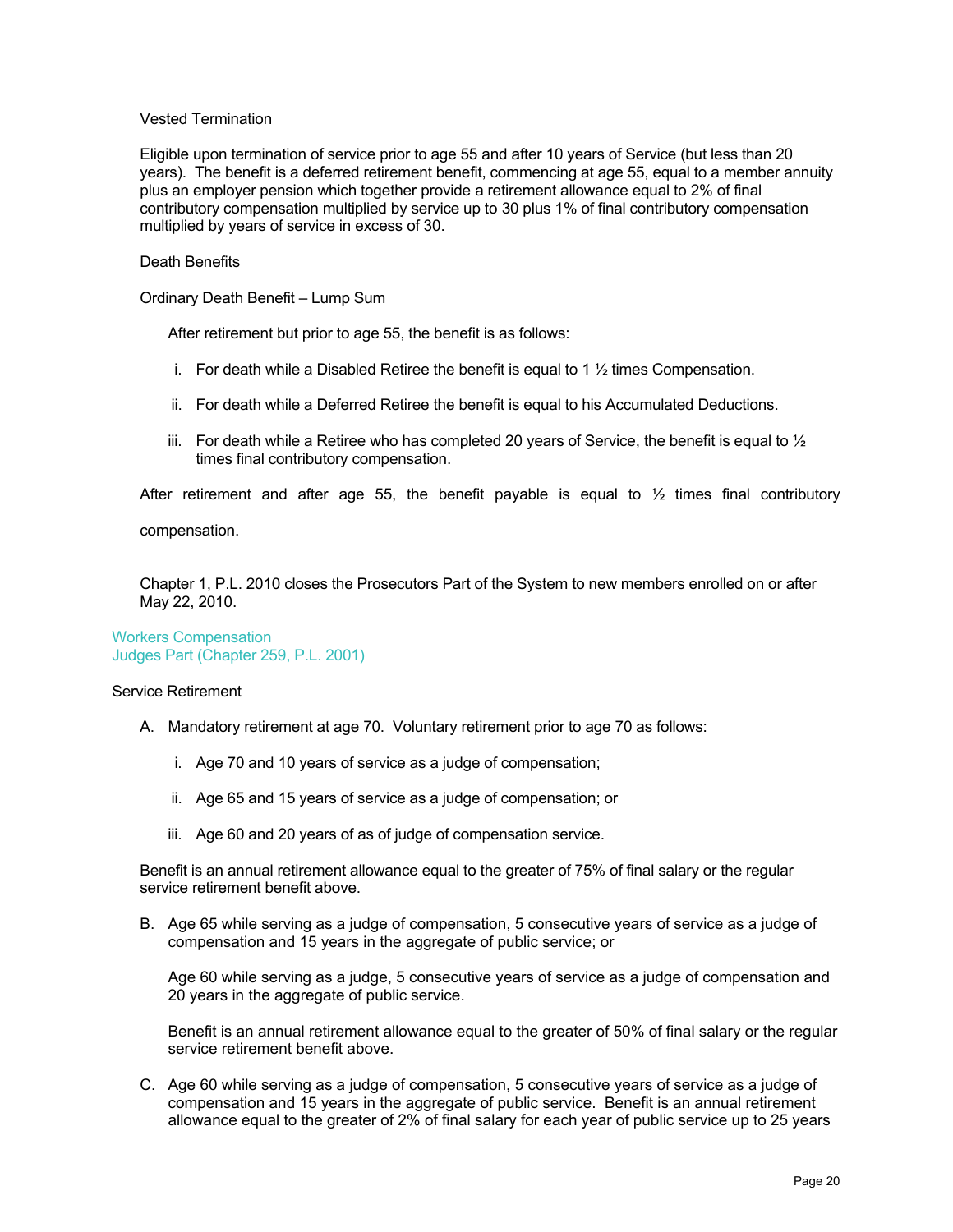plus 1% of final salary for each year in excess of 25 years or the regular service retirement benefit above.

D. Age 60 while serving as a judge of compensation. Benefit is an annual retirement allowance equal to the greater of 2% of final salary for each year of service as a judge of compensation up to 25 years plus 1% for each year in excess of 25 years or the regular service retirement benefit above.

#### Early Retirement

Prior to age 60 while serving as a judge of compensation, 5 consecutive years of service as a judge of compensation and 25 or more years in the aggregate of public service. Benefit is an annual retirement allowance equal to 2% of final salary for each year of public service up to 25 years plus 1% of final salary for each year of public service in excess of 25 years, actuarially reduced for commencement prior to age 60.

#### Vested Termination

Termination of service prior to age 60, with 5 consecutive years of service as a judge of compensation and 10 years in the aggregate of public service. Benefit is a refund of accumulated deductions, or a deferred life annuity beginning at age 60 equal to 2% of final salary for each year of public service up to 25 years, plus 1% for service in excess of 25 years.

#### Death Benefits (Insured)

#### Before Retirement

Death of an active member of the plan. Benefit is equal to

- i. Lump sum payment equal to 1-1/2 times final salary, plus
- ii. Spousal life annuity of 25% of final salary plus 10% (15%) to one (two or more) surviving children payable until spouse's death or remarriage. If there is no surviving spouse, or upon death or remarriage, a total of 15% (20%, 30%) of final salary payable to one (two, three or more) dependent child (children). If there is no surviving spouse (or dependent children), 20% or 30% of final salary to one or two dependent parents.

#### After Retirement

Death of a retired member of the plan. Benefit is equal to a lump sum of 25% of final salary for a member retired under normal, early retirement or vested termination. If a member were receiving a disability benefit, a lump sum 1-1/2 times final salary if death occurred before the member attained age 60 and 1/4 times final salary if death occurred after age 60.

Chapter 92, P.L. 2007 closes the Workers Compensation Judges Part of the System to new members enrolled after June 8, 2007.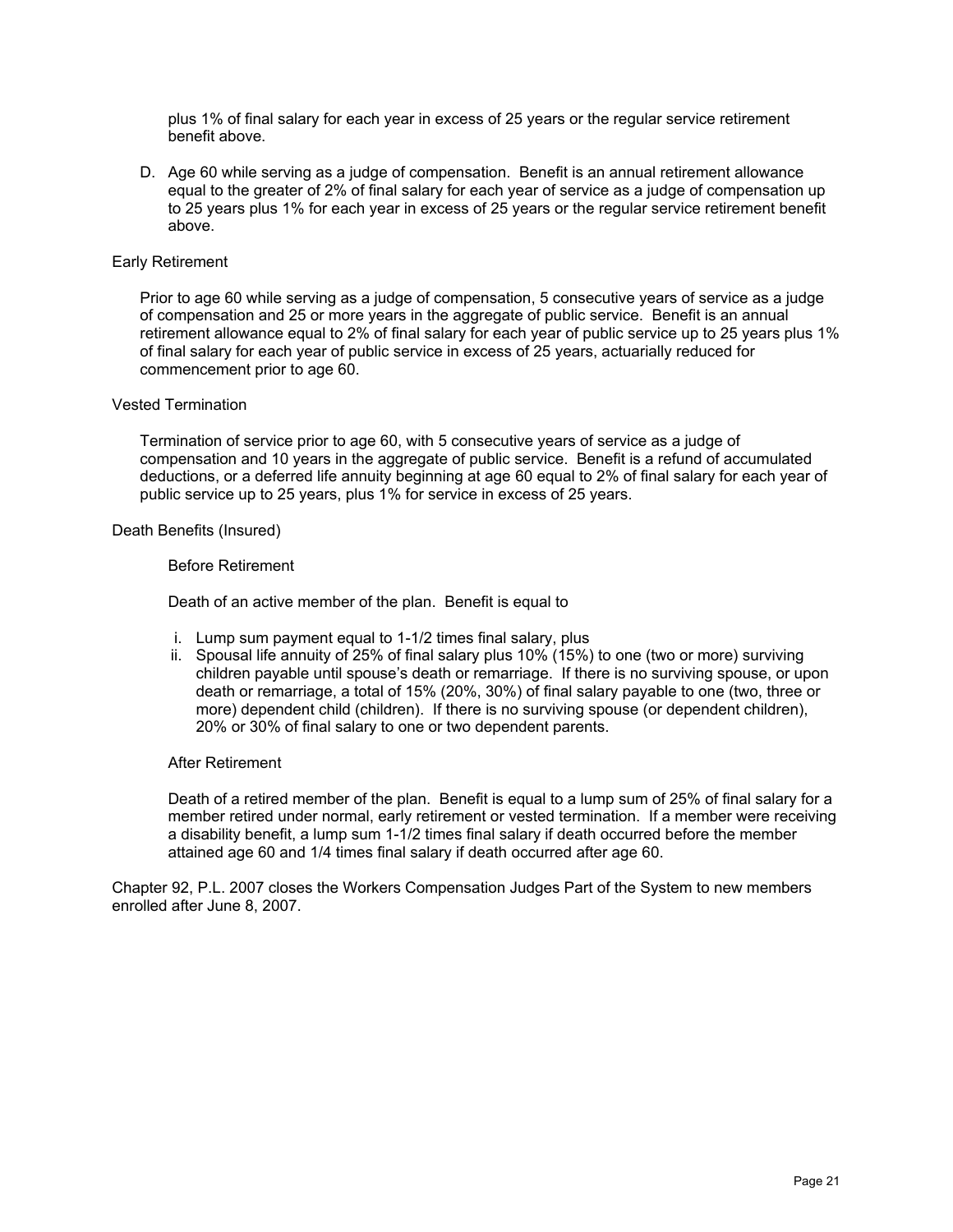#### **3. Contributions**

#### **By Members**

Members enrolling in the retirement system on or after July 1, 1994 will contribute 5% of compensation. Members enrolled prior to July 1, 1994 will contribute 5% of compensation to the retirement system effective July 1, 1995 unless they previously had contributed less than 6% in which case they will contribute 4% of compensation beginning July 1, 1995 and 5% of compensation beginning July 1, 1996. Chapter 103, P.L. 2007 increases the contribution rate to 5.5% of compensation effective, generally, July 1, 2007 for State employees and July 1, 2008 for Local employees. Chapter 78, P.L. 2011 increases the contribution rate from 5.5% to 6.5% of compensation with the increase effective October 2011. Further, beginning July 2012, the member contribution rate will increase by  $1/7<sup>th</sup>$  of 1% each July until a 7.5% member contribution rate is reached in July 2018.

A 7.50% member contribution rate for members who are eligible to retire under the Prosecutors Part of the Retirement System as provided by Chapter 366, P.L. 2001 was used prior to July 1, 2008. Effective July 1, 2008 the member contribution rate was increased to 8.50%. Chapter 78, P.L. 2011 increases the contribution rate from 8.5% to 10.0% of compensation with the increase effective October 2011.

#### **By Employers**

#### Normal Contribution

The State and Local employers pay annually a normal contribution to the retirement System. This contribution is determined each year on the basis of the annual valuation and represents the value of the benefits to be earned in the year following the valuation date. The normal contributions for active members' COLA are being phased in. Chapter 78, P.L. 2011 suspended future COLAs for current and future retirees and beneficiaries until reactivated as permitted by law.

In accordance with the provisions of Chapter 79, P.L. 1960, the monies appropriated for payment of the non-contributory life insurance coverage shall be held separate from the retirement System monies.

In accordance with the provisions of Chapter 133, P.L. 2001, the Benefit Enhancement Fund (BEF) was established to fund the additional annual employer normal contribution due to the law's increased benefits. (Chapter 353, P.L. 2001 extended this coverage to this law's additional annual employer normal contribution.) If the assets in the BEF are insufficient to cover the normal contribution for the increased benefits for a valuation period, the State will pay such amount for both the State and local employers.

In accordance with the provisions of Chapter 259, P.L. 2001, the additional normal contributions for increased benefits to judges of compensation for a valuation period will be funded by transfers from the Second Injury Fund.

Chapter 19, P.L. 2009 provides that the State Treasurer will reduce for Local employers the normal contribution to 50% of the amount certified for fiscal year 2009. This unfunded liability will be paid by the Local employers in level annual payments over a period of 15 years with the first payment due in the fiscal year ending June 30, 2012. The unfunded liability will be adjusted by the rate of return on the actuarial value of assets. The legislation also provides that a Local employer may pay 100% of the recommended contribution for fiscal year 2009. Local employers who were eligible but did not elect to take advantage of Chapter 19, P.L. 2009 were permitted to elect to defer 50% of the 2010 fiscal year required contribution with the first payment due in the fiscal year ending June 30, 2012.

#### Accrued Liability Contributions

The State and Local employers pay contributions to cover any unfunded accrued liability. An unfunded accrued liability was established for active life COLAs. The amortization periods for funding these liabilities were set initially at 40 years. Experience gains or losses for the 10 valuation years